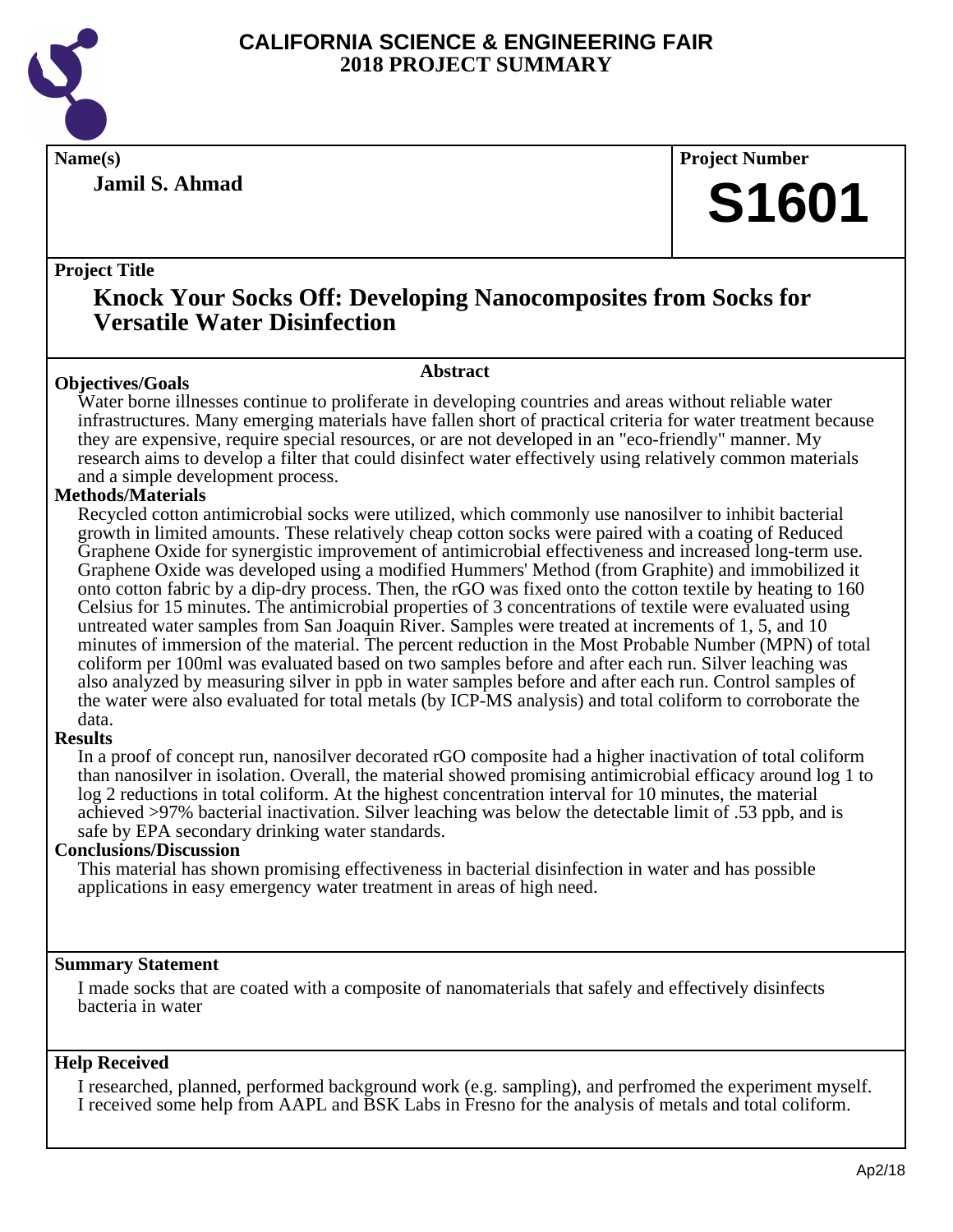

**Name(s) Project Number**

**Sabrina Asefi; Natalie Imeshev**

#### **Project Title**

## **Human Health: Quantitative Comparative Analysis of Lactobacillus Colony Forming Units in Probiotic Supplements**

#### **Abstract**

**Objectives/Goals** The objective was to compare the number of colony forming units (CFU) in differently priced probiotic supplements. Measured CFU number and growth rate were compared to the advertised ones. The overall goal was to determine which probiotic is best for the person to consume, based on CFU, price, and growth rate.

#### **Methods/Materials**

The independent variable was the five different probiotic supplements, ranging in price (UP4, Nature Way, Target, Culturelle, and Albertsons). The dependent variable was the number of CFU that grew on MRS agar plates for each supplement. Clinically tested Culturelle Daily Probiotic Formula was used as a positive control. Five probiotic supplements were plated in a series of five logarithmic dilutions. The number of CFU was counted per plate. Each supplement was tested five times. The plates were dyed with a Gram Staining kit. All was done in a sterile indoor environment.

#### **Results**

The average number of detected CFU per one pill of supplement is as follows: UP4 - 10^5, Nature Way -10^9, Target - 10^7, Culturelle - 10^9, and Albertsons - 10^2. All tested supplements contained Lactobacilli and Bifidobacterium, with no detectable contamination. Different probiotics grew at different rates - UP4 strains grew twice as fast as Albertsons.

#### **Conclusions/Discussion**

The data showed significant differences in probiotic concentration between different supplements. These differences cannot be explained by measurement error or variability between samples of a supplement. The range between individual samples is within two magnitudes; the range between different supplements is within seven magnitudes, significantly bigger than the measured variability.

Price has little correlation with the number of CFU in a supplement. Although the cheapest supplement had the fewest CFU, the most expensive supplement did not have the most CFU. Culturelle and Nature Way supplements demonstrated the best value (probiotic bacteria per dollar).

The growth rate showed the supplement's vitality. UP4 grew fastest, so its bacteria were most active. A consumer should seek to buy an active probiotic supplement.

Each tested supplement contained fewer CFU than advertised. The current labeling system of probiotic supplements does not provide sufficient information for a consumer. This data highlights the lack of clear labeling guidelines for probiotic supplements.

#### **Summary Statement**

Probiotic supplements, sold over the counter to promote human health, demonstrated remarkably different concentrations of Lactobacillus, despite similar advertisement labels.

#### **Help Received**

None. We designed, performed, and analyzed the experiments ourselves.

**S1602**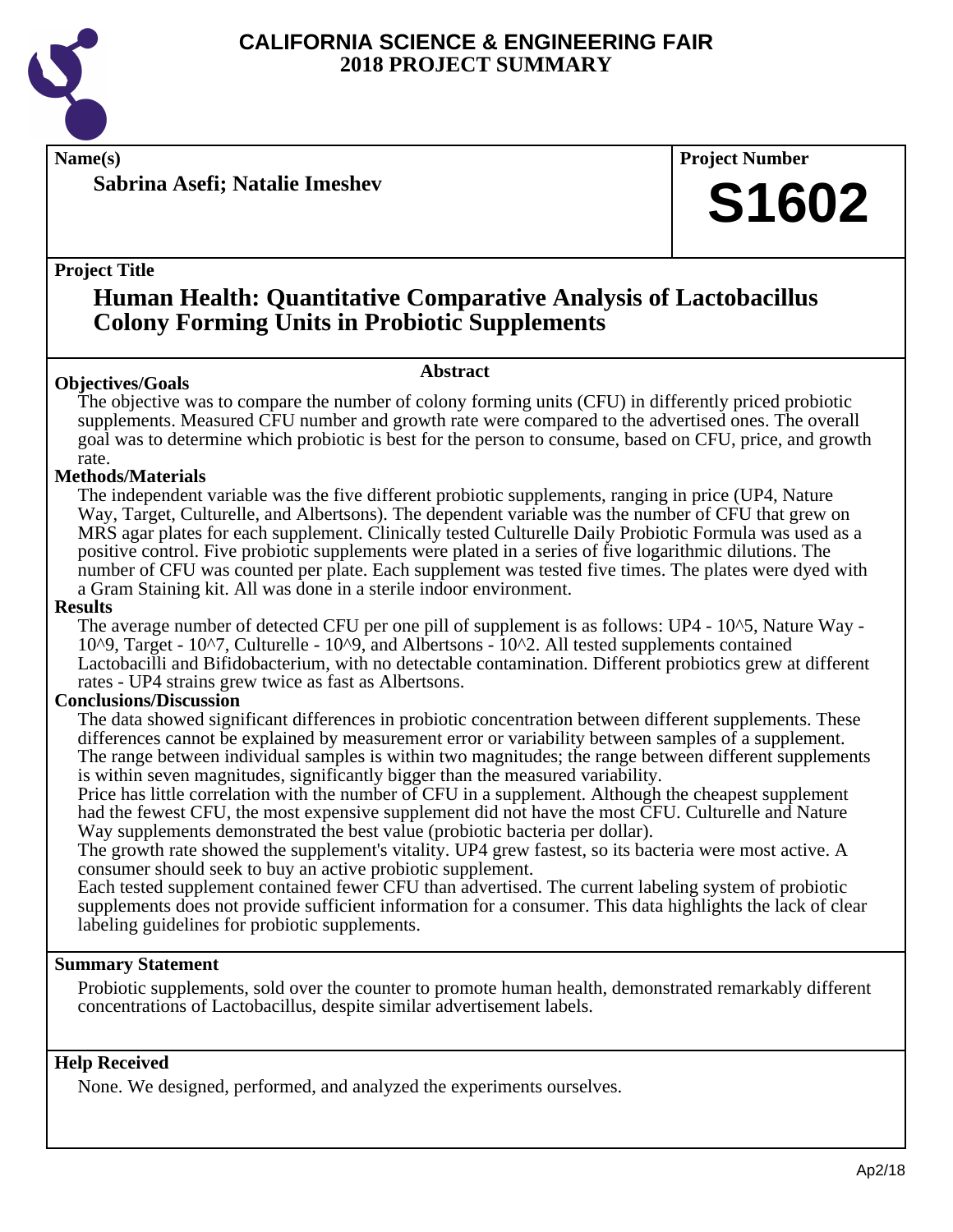

| Name(s)<br>Lesley Bedolla; Daniela Flores; Vincent Wongsuchit                                                                                                                                                                                                                                                                                                                                                                                                                                                                                                                                                                                                                                                                                                                                                                                                                                                                                                                                                                                                                                                                                                                                                                                                                                                                                                                                                                                                                                                                                                                                                                                                              | <b>Project Number</b><br>S1603 |
|----------------------------------------------------------------------------------------------------------------------------------------------------------------------------------------------------------------------------------------------------------------------------------------------------------------------------------------------------------------------------------------------------------------------------------------------------------------------------------------------------------------------------------------------------------------------------------------------------------------------------------------------------------------------------------------------------------------------------------------------------------------------------------------------------------------------------------------------------------------------------------------------------------------------------------------------------------------------------------------------------------------------------------------------------------------------------------------------------------------------------------------------------------------------------------------------------------------------------------------------------------------------------------------------------------------------------------------------------------------------------------------------------------------------------------------------------------------------------------------------------------------------------------------------------------------------------------------------------------------------------------------------------------------------------|--------------------------------|
| <b>Project Title</b><br><b>Healing the World One Shrimp at a Time</b>                                                                                                                                                                                                                                                                                                                                                                                                                                                                                                                                                                                                                                                                                                                                                                                                                                                                                                                                                                                                                                                                                                                                                                                                                                                                                                                                                                                                                                                                                                                                                                                                      |                                |
| <b>Abstract</b><br><b>Objectives/Goals</b><br>With the current wildfire and injuries caused to animals, there has been an increase interest for a suitable<br>Band-Aid that can be used to facilitate would healing due to burns. The feasibility of using sterilized<br>tilapia skin has been used to facilitate burnt paws on bears. Such medical treatment has facilitated the<br>healing time. Sterilized tilapia skin is used because is bio-medically compatible if eaten by accident.<br>Sterilized tilapia skin must be stitched onto the injured burnt paws of bear to facilitate healing [1]. The<br>search for suitable replacement has led to polymerized chitosan as a suitable replacement since it is made<br>from shrimp shell and claims to inhibit bacterial growth.<br><b>Methods/Materials</b><br>I. Polymerizing chitin.<br>II. Culturing and isolating bacteria for testing.<br>III. Testing polymerized chitosan on bacteria.<br><b>Results</b><br>Results are captured in the form of pictures taken with camera. Each pictuure has detail descriptions to<br>what was collected and what is shown.<br><b>Conclusions/Discussion</b><br>We surmise that polymerized chitosan is effective in preventing bacteria from growing based on our<br>results. Preliminary results would suggest polymerized chitosan is a viable replacement for tilapia skin to<br>help facilitate healing. It would be interesting to see if adding chitosan to liquid medium instead of solid<br>medium can also prevent microbial growth. Further development and testing is also needed to investigate<br>the properties of polymerized chitosan on skin cuts\burns. |                                |
| <b>Summary Statement</b><br>Project intent is to develop a band-aid from shrimp shell that inhibits growth of bacteria.                                                                                                                                                                                                                                                                                                                                                                                                                                                                                                                                                                                                                                                                                                                                                                                                                                                                                                                                                                                                                                                                                                                                                                                                                                                                                                                                                                                                                                                                                                                                                    |                                |
| <b>Help Received</b><br>Louis Luu, our science advisor guided us to design a band-aid and test it using the scientific process.                                                                                                                                                                                                                                                                                                                                                                                                                                                                                                                                                                                                                                                                                                                                                                                                                                                                                                                                                                                                                                                                                                                                                                                                                                                                                                                                                                                                                                                                                                                                            |                                |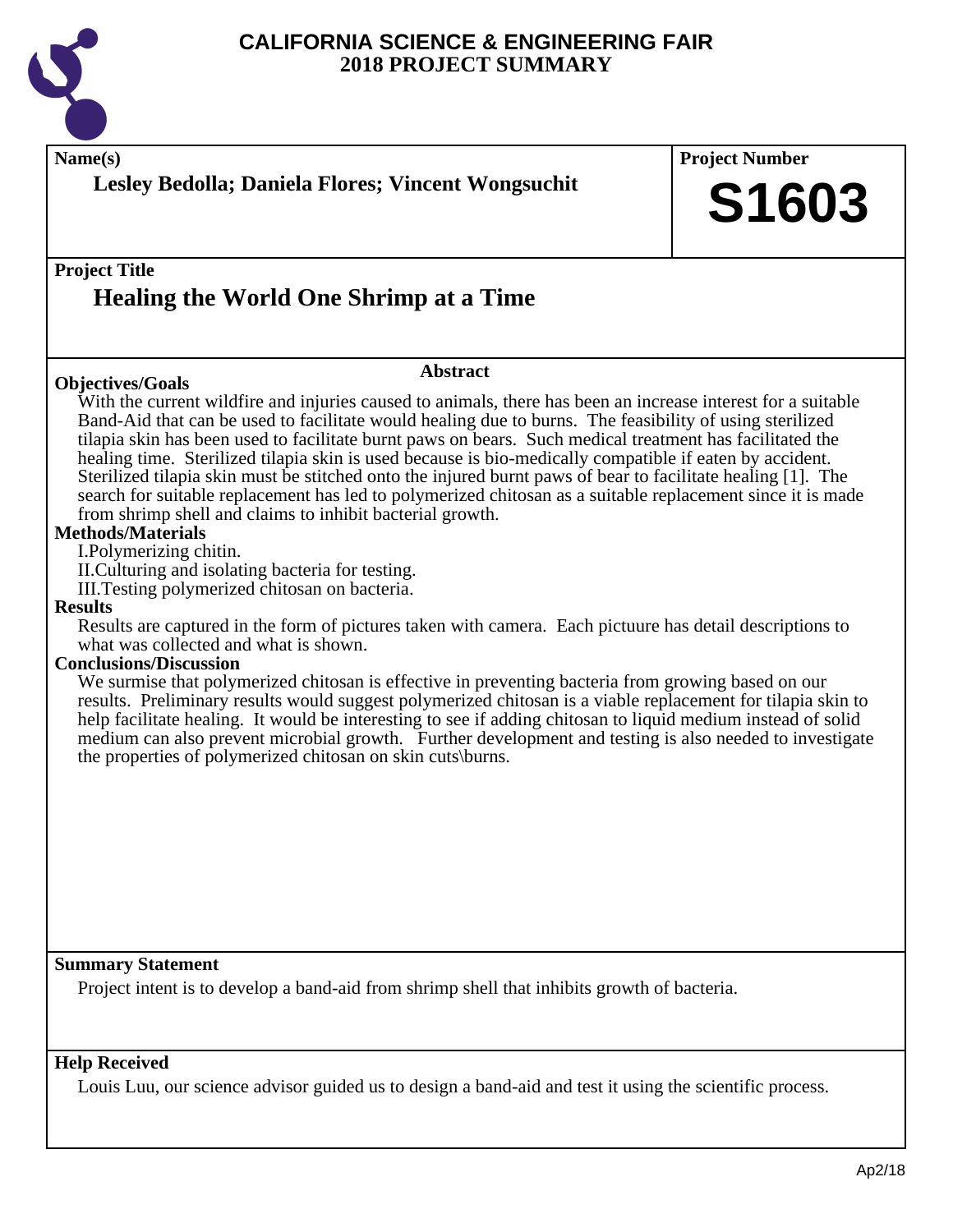

**Name(s) Project Number**

**Trevor Cambron; Natalie Owens**

**Project Title Trails, Soil, and SOD**

#### **Objectives/Goals**

#### **Abstract**

We are studying Phytophthora ramorum, a water mold which is killing tanoaks and causing a foliar infection on Bay laurels in Santa Cruz County. Sudden Oak Death threatens the survival of oaks, an important keystone species, and creates a significant fire danger because of the large amounts of dead trees. The pathogen produces infective spores in wet weather, which are then spread through wind-driven rain, runoff, plant material, and soil causing the disease Sudden Oak Death (SOD). In last years project, we noticed that most of the infected trees behind San Lorenzo Valley High School were close to a small trail, and this year we wanted to test the hypothesis that infections are indeed closer to the trail than deeper into the forest.

#### **Methods/Materials**

To test whether infections were more common closer to the trail, we laid out a 100 meter tape along the trail and laid a perpendicular transect at 5 randomly selected distances. We then collected tanoak leaf samples at 0, 5, 10, 50, and 100 meters from the trail. After testing with Agdia Immunostrips, culturing the leaf samples on VARP media given to us from UC Berkeley and microscopically identifying sporangia or chlamydospores, we observed a greater tanoak infection rate closer to the trail. Additionally, we re-evaluated our plot from last year, by measuring each of the 25 marked tanoaks' distance from the nearest trail, finding a more significant infection rate closer to the trail. Lastly, to test soil for P. ramorum we used aqueous leaf baiting. We put soil samples and distilled water in a bag and floated uninfected Bay laurel and Camellia leaves, which we then tested with Immunostrips.

#### **Results**

Therefore, our tests have supported our hypothesis that Sudden Oak Death infections are more common closer to the trail. We have also detected P. ramorum in the soil along and near our trail using aqueous leaf baiting.

#### **Conclusions/Discussion**

Our results show that Sudden Oak Death infections are more common closer to the trail. To prevent the further spread of the disease, we plan to construct a boot washing sanitation station at the trailhead behind our school and implement a public education program for its use. The boot wash station should help prevent pedestrians from taking the pathogen from the forest and infecting other trees

#### **Summary Statement**

In our project, we found that Sudden Oak Death infections are more common closer to trail than deeper in the forest and that the pathogen is present along the trail behind SLVHS; to limit the spread we built a boot washing station

#### **Help Received**

Dr. Michael Loik helped us to find the direction of our project and answered many logistical questions. Douglas Schmidt, Tina Popenuck, and Laura Sims at UC Berkeley donated culturing materials, showed us procedures and their labs.

**S1604**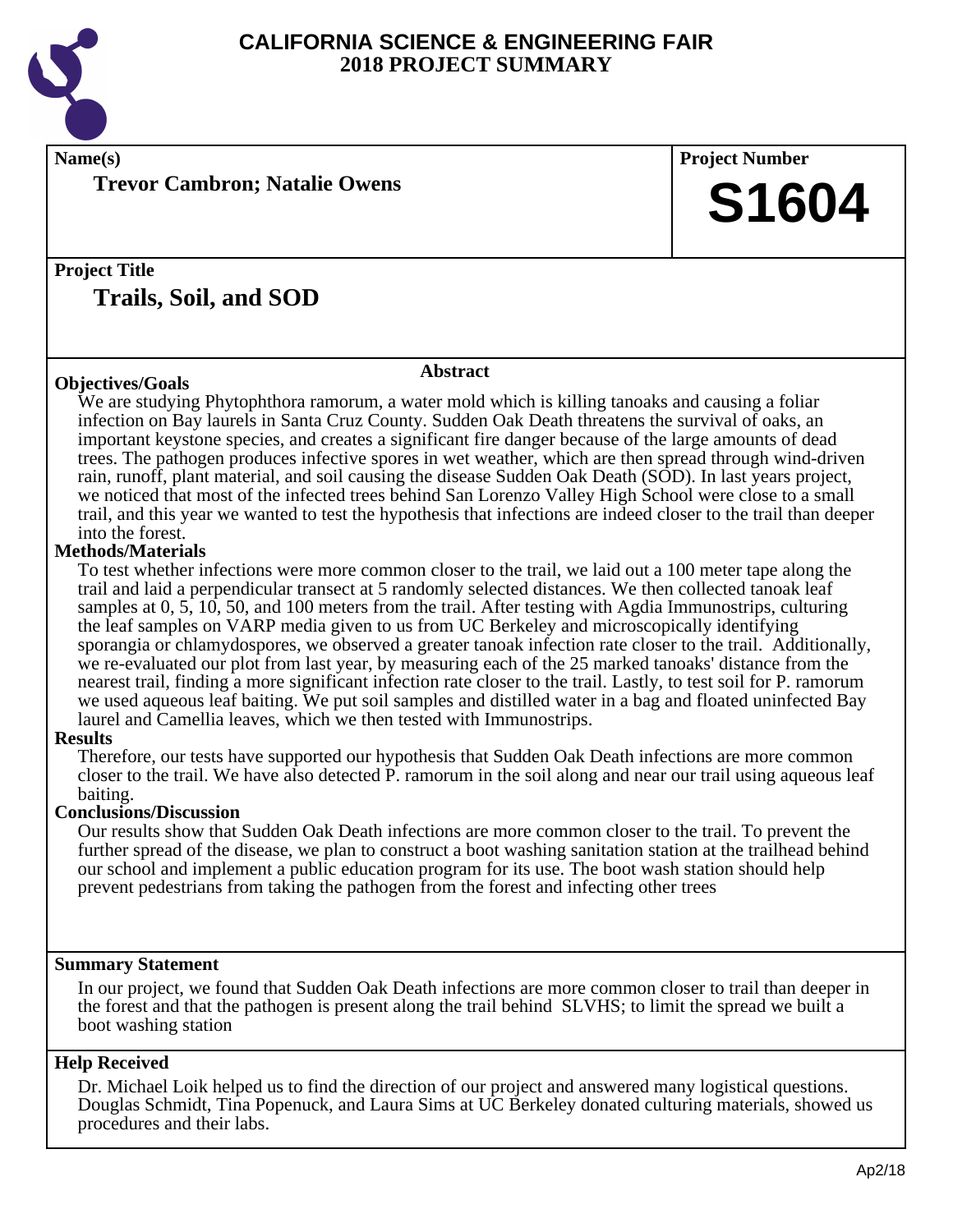

**Melanie Cervantes; Ana-Sofia Munoz; Samantha Redline**

#### **Name(s) Project Number**

# **S1605**

#### **Project Title**

### **Testing and Comparing the Ability of Different Types of Cutting Boards to Withstand Bacterial Growth**

#### **Abstract**

**Objectives/Goals** The objective of this project is to determine which types of cutting board, out of four different materials, constitute the least and most bacterial growth.

#### **Methods/Materials**

6 metal cutting boards, 6 wooden cutting boards, 6 plastic cutting boards, 6 bamboo cutting boards, raw chicken, 1.5 L of LB broth, 130 LB agar plates, 130 disposable 10 mL test tubes, knives, biosafety cabinet, incubator. Collected bacteria from cutting boards after use, determined and compared the concentration of bacterial growth from each board.

#### **Results**

The average concentration for each type of cutting board, derived using the 1:1000 serial dilution direct plate count, was used to determine which cutting board material harbored the most and least bacterial. Our results revealed that metal cutting boards produced the least bacterial growth concentration, with an average range of 0 - 8333.333, while wooden cutting boards produced the most, with an average range of 450.333 - 397,833.333.

#### **Conclusions/Discussion**

After comparing the average concentration of bacteria for each type of cutting board, it was revealed that metal produced the least bacterial growth, and wood produced the most. Following metal, plastic produced the second least bacterial growth, followed by bamboo. It can be concluded from this that in general, it is better to use metal or plastic cutting boards in the kitchen as they constitute less bacterial growth, even after being left out for a period of time.

#### **Summary Statement**

Our group collected and compared the bacterial growth concentration of different types of cutting boards to determine that metal produced the least bacterial growth, while wood produced the most.

#### **Help Received**

Our group#s biomedical science teacher and project advisor, Mr. Han, taught us how to make the media used in the project (LB broth and LB agar), how to determine concentration of bacteria using serial dilutions, and provided us with the materials and tools needed to carry out the project.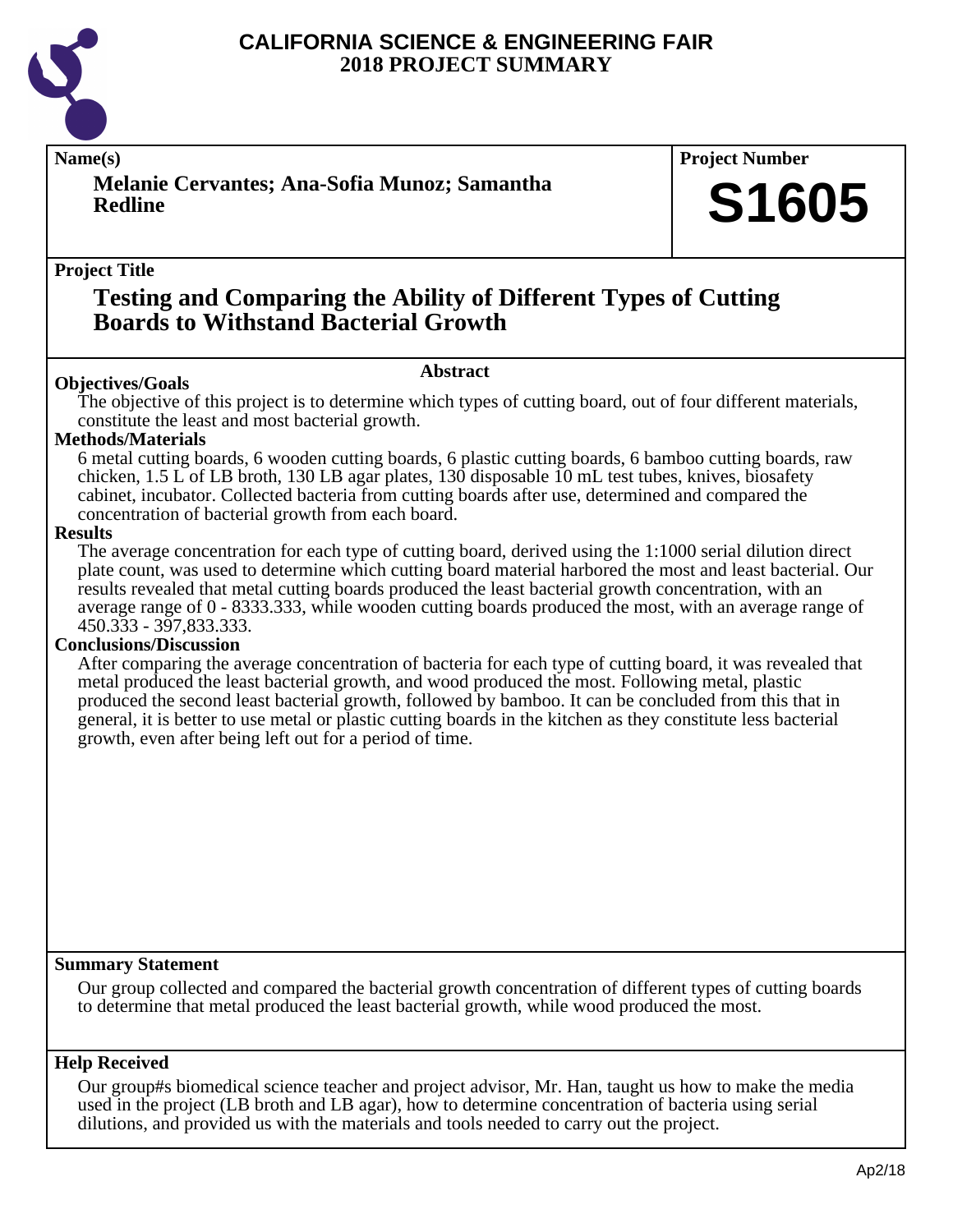

**Name(s) Project Number**

**Seung Ah Annabelle Choi**

#### **Project Title**

# **Modeling a Bioluminescent LED that Converts the Light of Luminescent Bactera to Electricity via Dye-Sensitized Plate**

#### **Abstract**

**Objectives/Goals** The problem with current similar products, such as bioluminescent lamps is that it is made by simply putting luminescent bacteria inside a container with food. Thus, it is not very applicable because the light is dark and colored; one can only use it as night or party light. My goal is to model a bio-luminescent LED (bLED) that is more applicable than the currently existing bio-luminescent products by combining Photobacterium Phosphoreum with a dye-sensitized solar cell(DSSC). I also aim to enhance the light of the bLED by optimizing culture conditions of the luminescent bacteria and the DSSC.

#### **Methods/Materials**

First, I determined optimized culture conditions of Photobacterium Phosphoreum regarding Br concentration (Belousov-Zhabotinsky reaction) and the number of carbon nanotubes (Rayleigh scattering) by measuring the growth rate of bacteria after each reaction using a spectrophotometer. Second, I increased the efficiency of the DSSC by changing the dye and the amount of material used in the current DSSC (Gratzel Cell). Last, I quantified the efficiency by calculating how much power[V] the final bLED can save.

#### **Results**

At first, I decided to use the enzyme reaction as the light source, but could not do so due to instability, so I changed my light source to the bacteria. I determined that an optimal Br concentration and amount of carbon nanotubes exists for culturing conditions. I figured the light absorbance from the DSSC is highest when a small amount of sulfuric acid and starch is used, and the paste is not too thick or viscous. The results were put together to make a finalized bLED. The brightness was 89.5[lx], and the power saved for 30 LEDs was 58.2[W]. The error was 0.11[W].

#### **Conclusions/Discussion**

The bLED can emit continuous light because the DSSC can re-emit energy as brighter light when necessary. Theoretically, it also can be an indefinite cycle if the growth rate of bacteria is controlled properly. Thus, to maintain the growth rate I found optimal culturing conditions that is not previously determined. In the future I will attempt to minimize project constraints and do correlated research to increase the efficiency of DSSC. If I do succeed initiating the luciferin-luciferase reaction, I will pursue my goal to model a bioluminescent LED in vitro by determining optical conditions for firefly luciferase enzyme.

#### **Summary Statement**

I designed a Bioluminescent LED that converts the luminescent light of Photobacterium Phosphoreum to electricity via optimized dye-sensitized plates of optimum bacteria culture conditions (regarding B-Z reaction and Rayleigh Scattering).

#### **Help Received**

I designed the experiments methods myself after internet research. All experimentation was done under my mentor's supervision. My school biology teacher reviewed the results.

**S1606**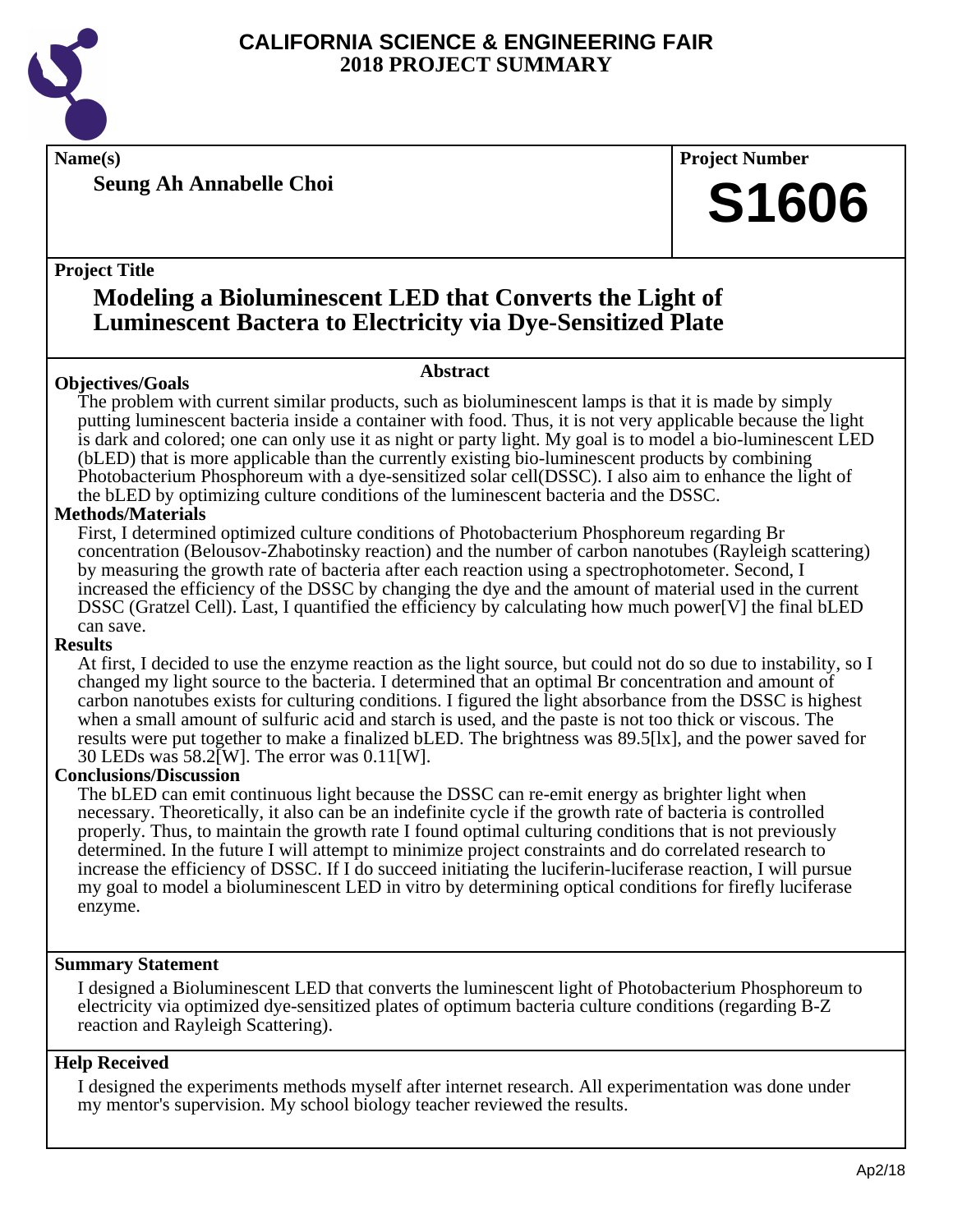

### **Daniel Feng**

**Name(s) Project Number**

# **S1607**

#### **Project Title**

# **Discovering Antibacterial Properties of "Old" Cultural Herbs Using a New Simulation-Aided Approach**

#### **Abstract**

**Objectives/Goals** The identification of new antibiotics and new methods for antibiotic testing can fight the antibiotic resistance crisis. The goals of this project are to (1) find antibacterial effects among traditional cultural herbs, and (2) develop a new and efficient approach to quantify the antibacterial strength of these herbs and identify synergistic combinations.

#### **Methods/Materials**

I identified promising antibacterial activity in traditional herbs from Chinese and Southern Californian Native American cultures. By combining experimental data with a computer simulation, I developed a new method to quantify antibacterial strength and synergies. First, I tested 13 traditional herbs to identify those with the most promising antibacterial properties. Aqueous extracts from them were tested against E. coli using a disk diffusion assay. I then wrote a Python computer program to simulate the diffusion of extracts on a petri dish. By combining this simulation with experimental data, I found the MIC (Minimum Inhibitory Concentration) of each. Lastly, I tested the antibacterial strength of herb combinations by pairing a double-disk diffusion assay with my simulation. This new method achieves in one assay what would require ~64-100 separate tests using conventional methods.

#### **Results**

Of the 13 herbs tested individually, Huang Lian, Huang Qin, Ishwish, and garlic showed strong signs of antibacterial activity. The identification of Ishwish is exciting, as the antibacterial properties of this Native American herb have never been determined previously in the literature. Huang Lian and Huang Qin had the strongest effect, with MICs at 4.8 mg (herb)/mL. Other antibacterial herbs had MICs ranging from 9.0 to 31.0 mg/mL. Finally, I found that all tested combinations had FICs (Fractional Inhibitory Concentrations) ranging from 1 to 2.5, classifying all of them as "indifferent" or "additive."

#### **Conclusions/Discussion**

Overall, I identified several cultural medicinal herbs with antibacterial properties, with Ishwish being a new result never recorded before. I then quantified the antibacterial strength of these herbs and combinations of herbs by developing a novel method that quantifies the antibacterial strength of a drug with much more efficiency than conventional methods. With further research, these herbs and this simulation aided-approach may be used to find new medicines to fight against antibiotic-resistant bacteria.

#### **Summary Statement**

This project identified traditional herbal medicines with antibacterial properties and developed a novel, very low-resource method to quantify the antibacterial strength of substances and find synergistic combinations.

#### **Help Received**

I received help in bacteria culturing and conducted disk-diffusion assays at UC Irvine under the supervision of graduate student Tae Il Kim. Thanks to the UCI Arboretum and the "Tongva Hidden Garden" (Pitzer College) for permission to gather Native American plants.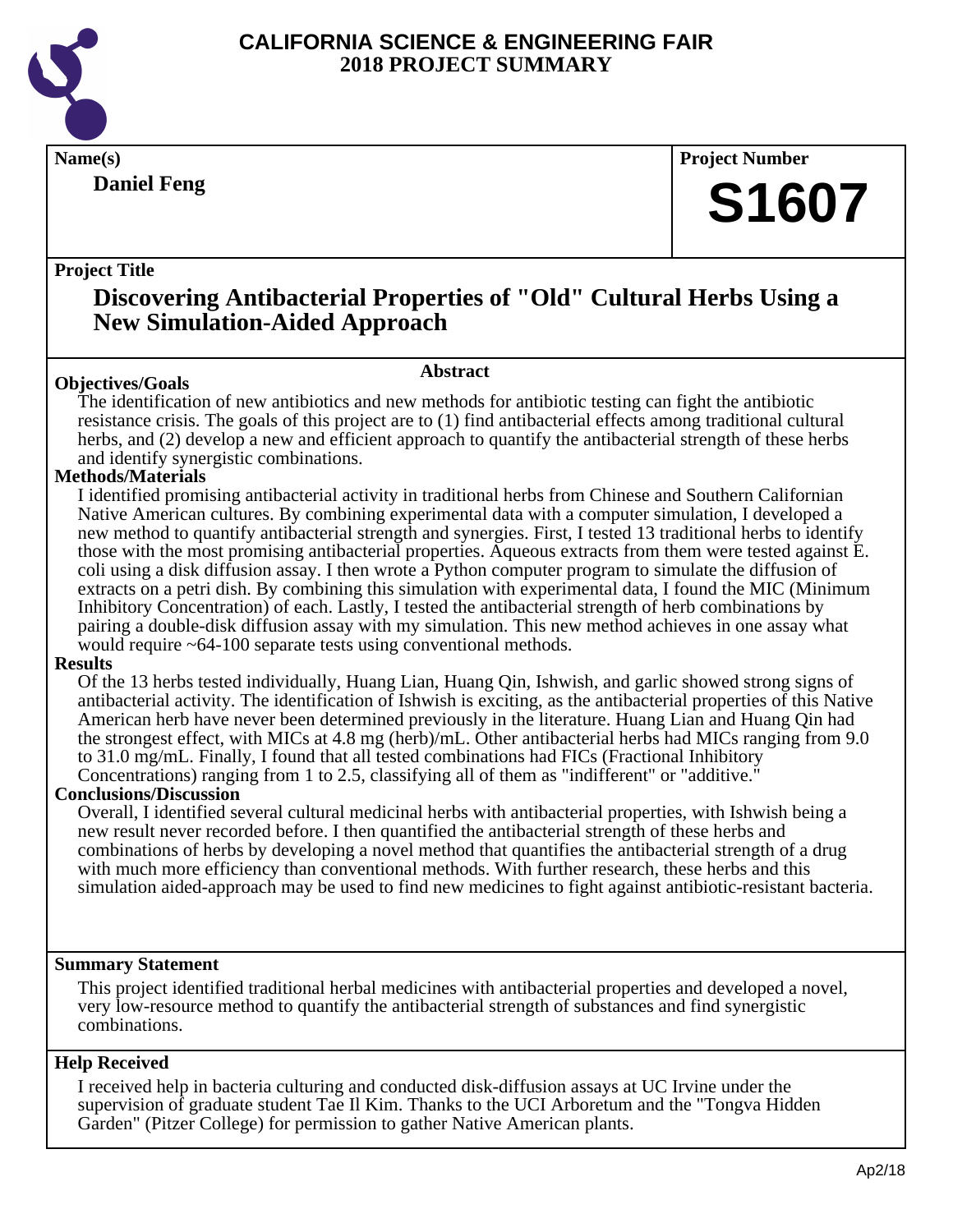

**Chen E. Filler**

**Name(s) Project Number**

# **S1608**

#### **Project Title**

### **The Role of Tetraspanins in the Uptake of the Fungus Candida albicans by Host Cells**

#### **Objectives/Goals**

#### **Abstract**

My hypothesis is that specific endothelial cell membrane proteins called tetraspanins are necessary for C. albicans to invade endothelial cells, and my goal was to discover which tetraspanins were important for invasion.

#### **Methods/Materials**

The HUVEC-TERT endothelial cell line was grown in tissue culture. The tetraspanins, CD9, CD63, and CD151 were detected by indirect immunofluorescence using specific mouse monoclonal antibodies. Each mouse antibody was detected with a fluorescent labeled goat-anti mouse antibody. Internalized organisms were identified by staining the endothelial cells with Alexafluor-labeled phalloidin which labels the endothelial cell actin microfilaments that are responsible for the endocytosis of the organism. The cells were imaged by confocal microscopy. The capacity of the anti-tetraspanin antibodies to inhibit the uptake of C. albicans by endothelial cells was determined using a differential fluorescence assay.

#### **Results**

By confocal microscopy, it was found that all three tetraspanins, CD9, CD63, and CD151, accumulated around C. albicans hyphae that were invading endothelial cells. Using blocking monoclonal antibodies, it was determined that only CD9 and CD63, but not CD151 were required for C. albicans to invade endothelial cells.

#### **Conclusions/Discussion**

The results indicate that the tetraspanins, CD9 and CD63 are required for C. albicans to invade endothelial cells, thus supporting my hypothesis. Blocking CD9 or CD63 is a potential approach to prevent C. albicans infections in patients.

#### **Summary Statement**

I found that the tetraspanins CD9 and CD63 were required for endothelial cells to endocytose Candida albicans.

#### **Help Received**

Dr. Hong Liu helped me design the experiments and taught me the experimental techniques. I performed all the experiments by myself.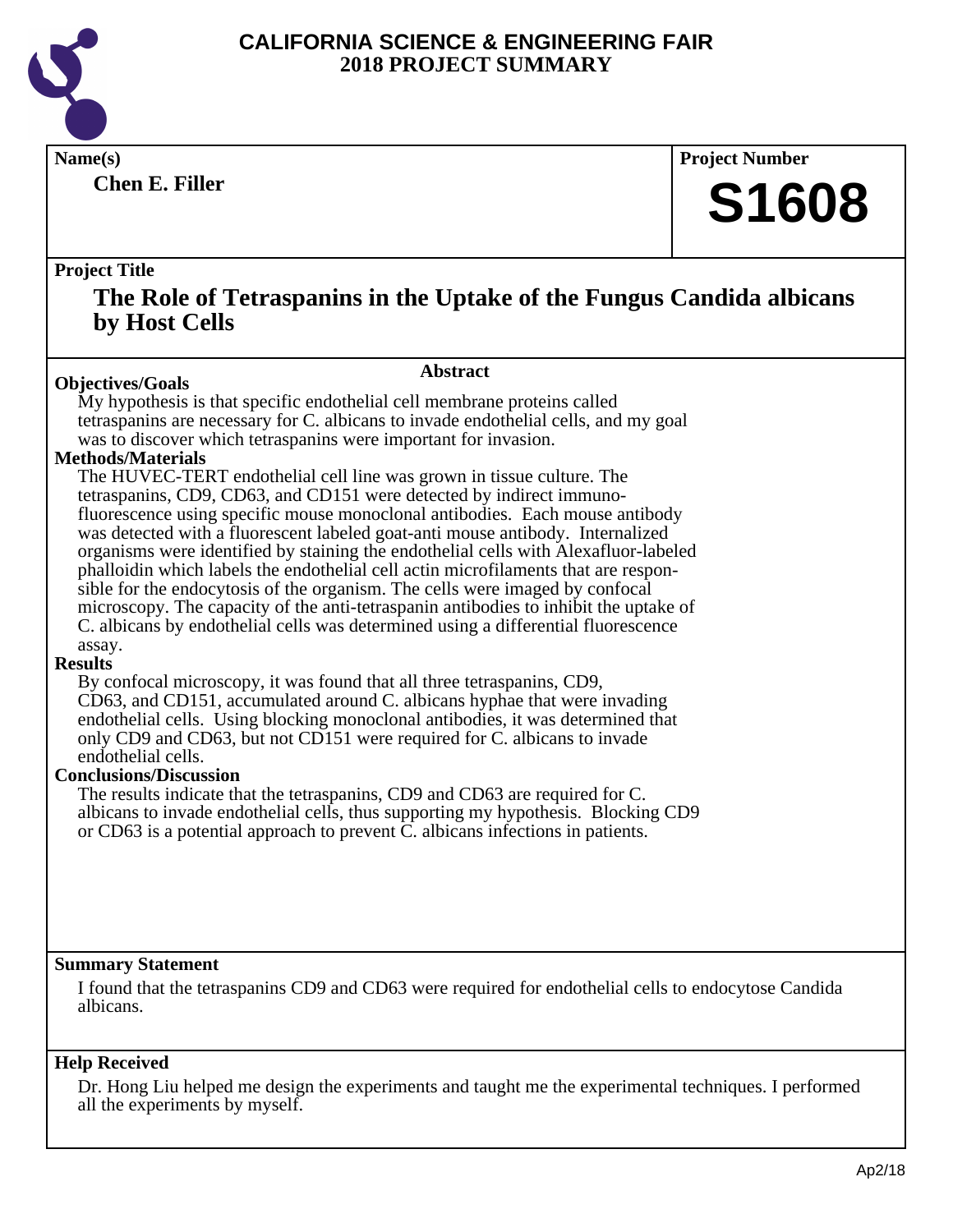

**Alicia N. Hans**

### **Name(s) Project Number**

# **S1609**

#### **Project Title**

### **Fertilizer vs. Fungi, Part II: How Nitrogen Fertilizers Affect Beneficial Mycorrhizal Fungi**

#### **Abstract**

**Objectives/Goals** The objective of this study was to determine whether exposure to nitrogen fertilizer will decrease the number of beneficial mycorrhizal fungi that grow into the root systems of California grassland plants. The fungi assist their host plants in water and nutrient uptake and provide protection from pathogens.

#### **Methods/Materials**

Collected experimental and control soil samples, extracted and rinsed plant roots, stained plant roots using 2.5% potassium hydroxide, 1% hydrochloric acid, an acidic glycerol/trypan blue mixture, and acidic glycerol. Made permanent slides and counted the fungi using a compound light microscope. Extracted nitrate from soil using 2.5% potassium chloride, then performed nitrate tests using cadmium powder and a nitrate testing kit.

#### **Results**

I counted beneficial mycorrhizal fungi for plant roots with and without exposure to nitrogen fertilizer. The plant roots not exposed to fertilizer showed more mycorrhizal fungi than those exposed to fertilizer. Nitrate levels in the soil with and without added nitrogen fertilizer were tested. The soil with fertilizer added had a higher level of nitrate than the soil without fertilizer added.

#### **Conclusions/Discussion**

The plant roots exposed to nitrogen fertilizer had fewer beneficial mycorrhizal fungi than those not exposed to nitrogen fertilizer. I concluded that nitrogen fertilizers can lower the number of beneficial mycorrhizal fungi in plant root systems. This indicates a potential harmful side effect of the use of chemical fertilizers.

#### **Summary Statement**

I found that the addition of nitrogen fertilizer can lower the number of beneficial fungi in plant root systems.

#### **Help Received**

Dr. Kathleen Treseder of the University of California, Irvine, allowed me to work in her laboratory, provided all the materials and equipment, and explained all the procedures.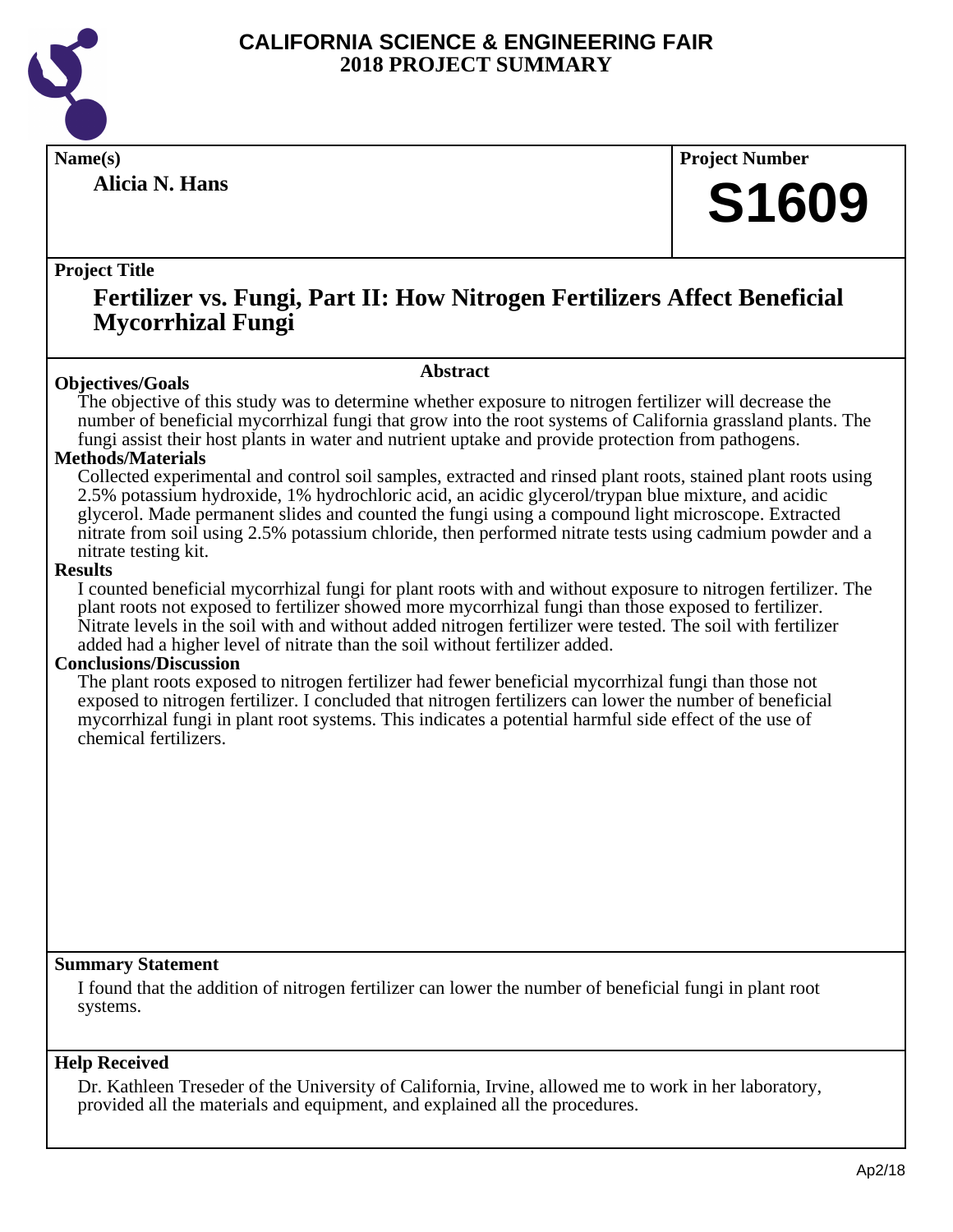

**Philippe Hansen-Estruch**

**Name(s) Project Number**

# **S1610**

#### **Project Title**

### **A Microbiome Approach to Treat Galactosemia, a Life Threatening Genetic Disorder**

#### **Objectives/Goals**

**Abstract**

There are no drugs to treat galactosemia, a life-threatening genetic disease in which patients can't metabolize galactose, a sugar found in food. As a result, galactose builds up to toxic levels in the blood and organs causing serious brain and liver damage and intellectual impairment. The only approach to manage galactosemia is a highly restrictive low-galactose diet which is not sustainable overtime since most foods like milk, fruits, and vegetables contain galactose. Therefore, there is a need for a long-term cost-effective solution. The aim of this study was to develop a yeast strain able to detoxify galactose in the gut before its absorption by intestinal cells and its toxic accumulation in blood.

#### **Methods/Materials**

The galactose degradation capabilities of multiple yeast strains was evaluated by measuring (1) their growth kinetics on galactose containing medium and (2) the remaining galactose concentration in the spent medium using an enzymatic test. The performance of the lead candidate, designated Y10, was further improved by adaptive evolution. Its stability/survival rate to harsh gut environment was investigated by exposure to simulated gastric and simulated intestine fluids in presence of enzyme/low pH. Y10's ability to establish itself in the gut was evaluated by measuring its adherence to human intestinal cells.

#### **Results**

We successfully developed a yeast strain Y10 by adaptive evolution which can degrade galactose in the gut environment. Y10 degraded by 50% in just  $\overline{2}$  hours the galactose present in milk, food with the highest amount of galactose (2.5 g/100 mL). Y10 survived simulated gastrointestinal conditions and it also exhibited adherence to human intestinal cells suggesting that it can establish itself where it needs to be most active. A dose of 10e9 CFU was estimated to be sufficient for delivery of viable and active yeast cells to the gastro-intestinal tract; this dose can be achieved with current oral delivery formulation technologies.

#### **Conclusions/Discussion**

Yeast strain Y10 developed in this study could potentially be used to treat patients allowing them to ingest a more normal galactose-containing diet and minimizing the onset of symptoms associated with galactosemia.

#### **Summary Statement**

I created an efficient yeast strain to detoxify galactose in food for patients with galactosemia.

#### **Help Received**

I designed the experiments and created the yeast strain. My Science Fair coordinator teacher, Mr. Haas, supported me with encouragement. I used a bench at the laboratory of Vetica Labs to perform the experiments. I connected with the Rare Science organization to network with the rare disease community.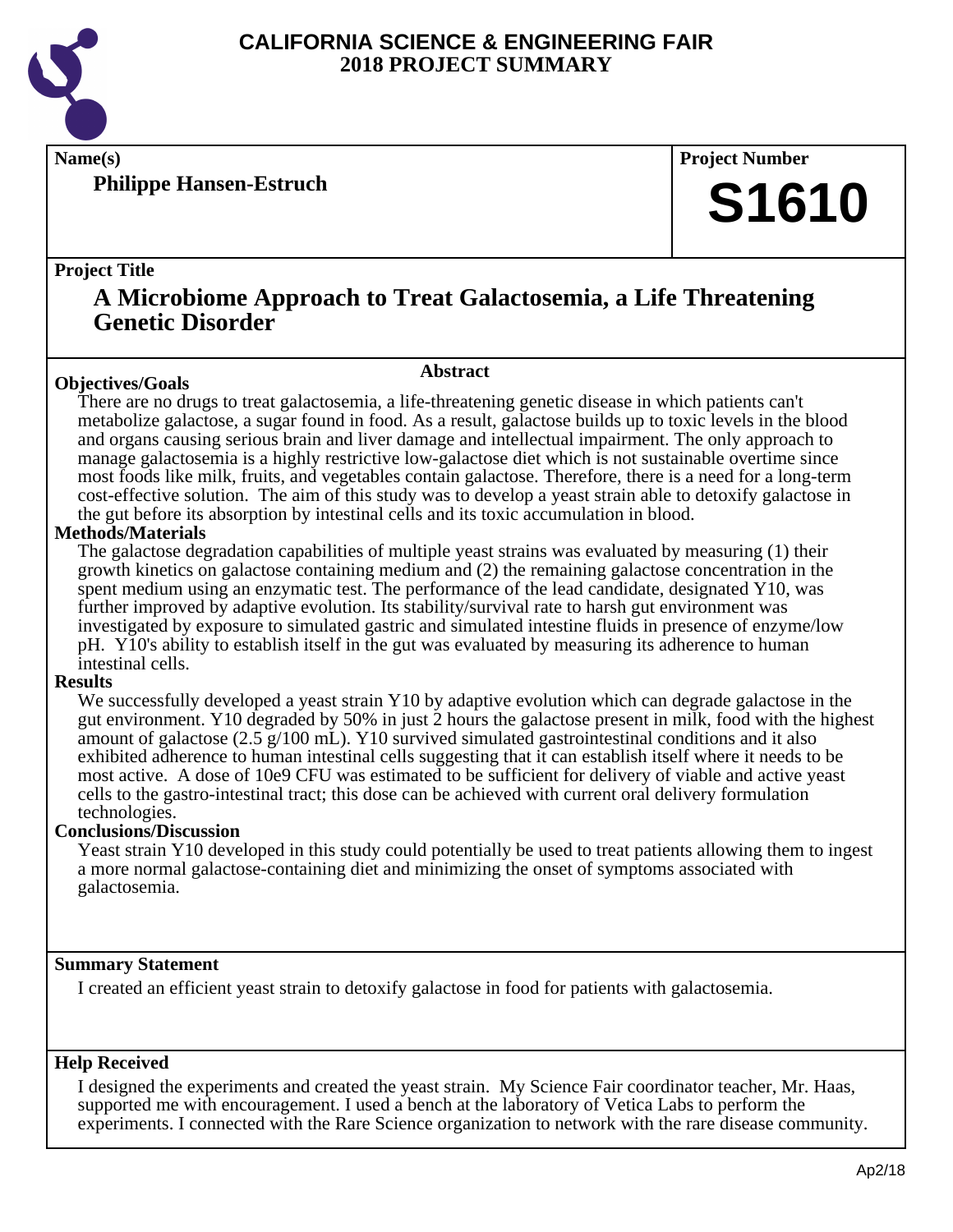

**Name(s) Project Number**

**Vivek V. Kamarshi**

#### **Project Title**

# **Tacrolimus-Induced Changes in Fusogenicity of Varicella Zoster Virus**

#### **Objectives/Goals**

**Abstract**

Varicella Zoster Virus (VZV) causes chicken pox and shingles. Cells infected with VZV undergo cell-to-cell membrane fusion mediated by viral fusion proteins. The rate of cell-cell fusion has been found important to VZV pathology; increased fusion hurts virus propagation.

In a screening assay, the drug tacrolimus increased fusion by 300%. My project: Through which cellular pathways does tacrolimus increase cell-cell fusion?

#### **Methods/Materials**

To quantify fusion, a cell-based model of virus infection: viral fusion proteins are transiently expressed in reporter melanoma cells, which glow upon fusing.

Tacrolimus and other "macrolide" drugs bind FKBP proteins in the cell. This binding inhibits FKBPs' natural activity, but FKBP-drug complex also has cellular interactions. I used a shRNA system to knock down FKBP1A in melanoma cells. I generated three different shRNA cell lines, with 95%, 82%, and 88% decreases in cellular FKBP1A levels.

#### **Results**

I found that in the absence of VZV fusion proteins, no macrolide caused cell fusion. Tacrolimus has a dose-dependent effect on fusion: 10uM drug causes fusion increase (P<0.0001), 0.1uM drug has an insignificant effect. Thus, tacrolimus' effect on fusion occurs through clinically relevant pathways. Out of the macrolides, drugs tacrolimus and pimecrolimus elevate fusion (P<0.0001 at 2.5 and 5uM drug), while everolimus and sirolimus decrease it (P=0.0229, 0.0581 at 1.25uM). Decrease of cellular FKBP1A correlated with less elevated cell-cell fusion from pimecrolimus. The drug cyclosporin increased fusion (P=0.001 at 2.5uM).

#### **Conclusions/Discussion**

Increased fusion due to tacrolimus-related drugs was shown to depend on presence of FKBP. Therefore, the downstream interactions of the FKBP-macrolide complex result in the observed change in fusion. Note: tacrolimus or pimecrolimus complexes inhibit Calcineurin phosphatase [CaN] and everolimus or sirolimus complexes inhibit mTOR kinase. Thus, the findings that only tacrolimus and pimecrolimus increased fusion, and that (alternate-mechanism) CaN inhibitor cyclosporin also increased fusion, suggest that inhibition of CaN increases cell-cell fusion.

As in vivo immunosuppresants, CaN-inhibitors are not ideal anti-VZV drugs. However, if the fusionrelated downstream step of this pathway (potentially one of the proteins which CaN dephosphorylates) can be identified, this would create the target for a new fusion-increasing, anti-VZV drug.

#### **Summary Statement**

I validated that tacrolimus mediates an increase in varicella zoster virus-caused cell-cell fusion, and traced the effect to inhibition of Calcineurin by a tacrolimus-protein complex; this creates a new target for anti-VZV drug research.

#### **Help Received**

I would like to thank Drs. Stefan Oliver and Marvin Sommer (Stanford Pediatrics Infectious Diseases, Arvin Lab), who allowed me to use their lab facilities and gave mentorship on experimental design and data analysis throughout the project. Thanks to Ms Renee Fallon for presentation advice.

**S1611**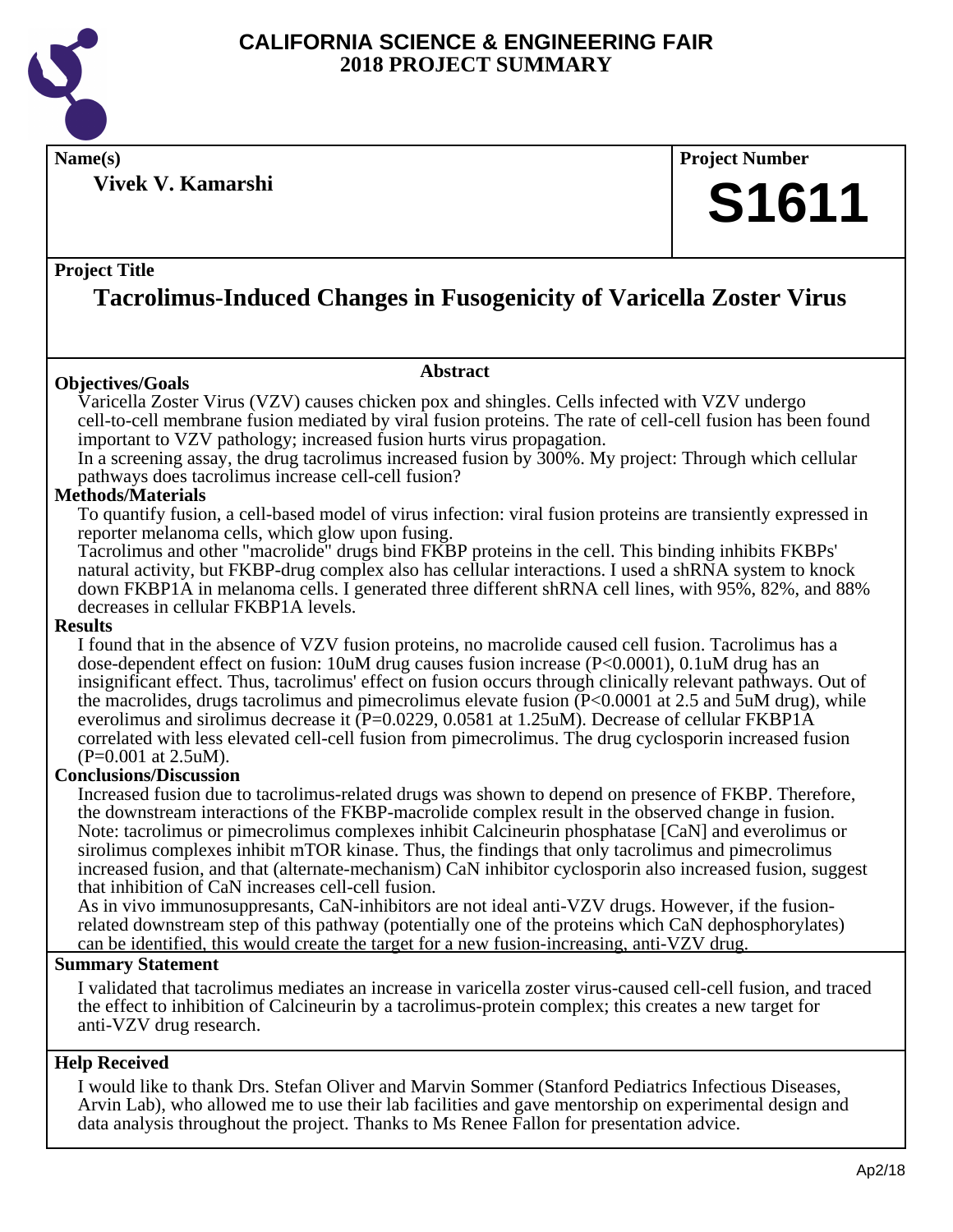

**Name(s) Project Number**

### **Achyutha Kodavatikanti; Advait Thaploo**

# **S1612**

#### **Project Title**

### **Saving Lives with Viruses: How Bacteriophages Can Kill Harmful E. coli Bacteria**

**Abstract**

#### **Objectives/Goals**

The problem we sought to solve with this project is food poisoning caused by E. Coli bacteria. Our objective was to demonstrate how T4r bacteriophage can reduce the number of E. Coli cells in inoculated tryptic soy broth and beef broth.

#### **Methods/Materials**

#### Materials:

2-mL Tubes of Soft Agar (6), 9-mL dilution tubes (24), 1- x 0.01 mL sterile pipettes (24), Sterile Petri Dishes (12), Bacterial Incubator, 37°C Beef Broth

Methods:

Day 1:

Start the E. coli Culture.

Day 2:

Add only E. Coli B to one of the tubes (Amount varies depending on dilution on next day) Add E. Coli B and T4r Phage to one of the tubes (Amount varies depending on dilution next day) Shake tubes and put them back in the incubator for use the next day.

Day 3:

Now start the phage dilutions.

Plaques should form 10-24 hours after plating.

Day 4:

Make a data table, with the dilutions you used in one of the columns.

#### **Results**

Our results show a 99.99% reduction in the number of E. Coli cells in tryptic soy broth and a 94.39% reduction in beef broth. This proves a strong correlation between the addition of T4r phage and reduction in the number of E. Coli cells.

#### **Conclusions/Discussion**

The findings of this project demonstrate that bacteriophages reduce the number of E. Coli colonies in inoculated beef broth by a factor of 94.39%. This affirms our hypothesis that the E. Coli population will diminish once the bacteriophage is added to the beef broth. Our results are highly applicable to process of meat sanitation; addition of phage to the meat would greatly reduce the chance of contamination.

#### **Summary Statement**

We showed that adding the T4r bacteriophage to E. Coli-inoculated beef broth reduced the number of E. Coli cells by 94.39%.

#### **Help Received**

My partner and I both came up with the idea, and got help from Dr. Srividhya Ramamoorthy, the Lab Manager at the Sacramento Regional County Sanitation District in order to complete the experiment and interpret our results.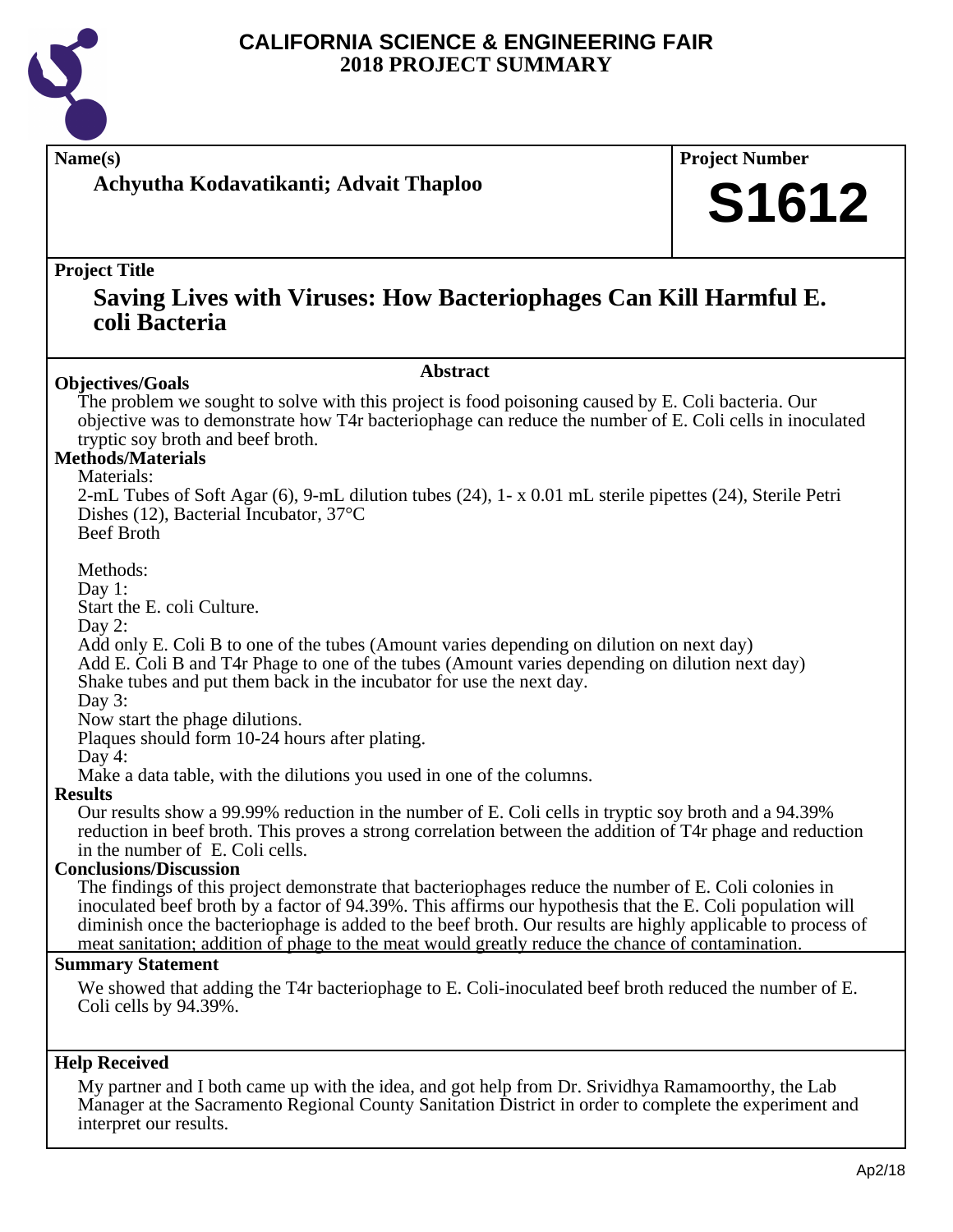

**Jillian M. Labador**

**Name(s) Project Number**

# **S1613**

#### **Project Title**

### **CRISPR Interference Knockdown of Ampicillin Resistance Gene in Escherichia coli**

#### **Abstract**

**Objectives/Goals** Synthesis of a CRISPRi plasmid to silence the ampicillin resistance gene in Escherichia Coli. **Methods/Materials**

Constructed a gRNA scaffold inside the CRISPRi plasmid encoding for a 20bp sequence of the ampicillin resistance gene, transformed E. coli with the plasmid through heat-shock, plated bacteria onto chloramphenicol LB agar plates (plasmid contained a chloramphenicol resistance gene), swabbed bacteria onto new LB agar plates and placed one ampicillin disc onto each plate, measured the zone of inhibition around each disc after a 24-hour growth period in incubator.

#### **Results**

The measurements of the zones of inhibition surrounding the ampicillin disc on the plate containing the transformed E. coli showed susceptibility to the antibiotic while there was no zone of inhibition on the E. coli not transformed with the CRISPRi plasmid which demonstrated a resistance to the antibiotic.

#### **Conclusions/Discussion**

The constructed CRISPRi plasmid showed efficacy to the suppression of the ampicillin resistance gene in Escherichia Coli. This demonstrated then value of utilizing CRISPR or CRISPRi in the plasmid form to modify/regulate gene sequences and expressions in organisms, including the repression of antimicrobial resistance genes in bacteria which can help treat infectious diseases with more efficiency.

#### **Summary Statement**

I constructed a CRISPRi plasmid that suppressed the ampicillin resistance gene in Escherichia Coli.

#### **Help Received**

The backbone of my plasmid was provided by addgene and the gRNA scaffold was synthesized at GeneWiz with my instructions. My biology teacher helped understand the basic mechanism and function of CRISPR.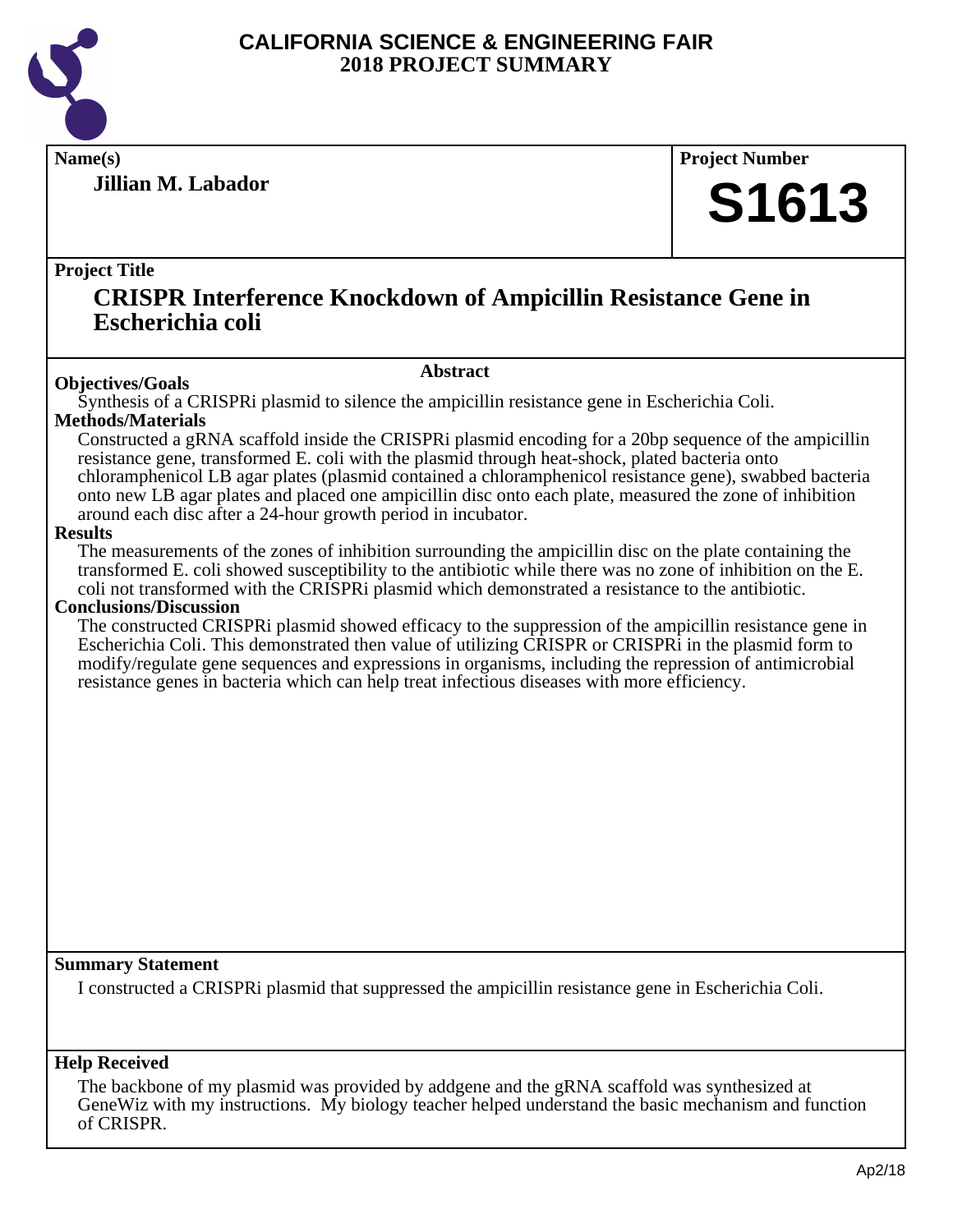

**Charlotta G. Lebedenko**

**Name(s) Project Number**

# **S1614**

#### **Project Title**

## **Evaluating the Effects of Artificial Sweeteners and Caffeine on Human Gut Microbiota to Prevent Glucose Intolerance**

#### **Objectives/Goals**

#### **Abstract**

Non-caloric artificial sweeteners (NAS) are among the most commonly used food additives in the world. These artificial sweeteners can actually lead to obesity indirectly by affecting the plethora of microbiota in the human gut and affecting glucose intolerance. Instead of testing on living subjects, this research uses an in-vitro approach in testing the direct effects of sweetener on the microbiota. In addition to NAS, caffeine is often consumed along with these additives. If NAS inhibits bacteria growth and caffeine promotes it, this research examines if the two food additives could possibly cancel out the effects of each other.

#### **Methods/Materials**

Using a standardized in-vitro digestion method, the sweeteners and caffeine are digested and then exposed to three types of bacteria found in abundance in the gut: Escherichia Coli, Staphylococcus Epidermidis, and Enterobacter Aerogenes. The growth curves of these cultures are plotted using absorption spectroscopy, and the curves are compared to a control curve. This experiment consists of nine experimental groups. The nine groups are as follows: control, sucrose, saccharin, sucralose, aspartame, two different concentrations of caffeine, a combination of aspartame and caffeine, and a combination of sucralose and caffeine. Each trial is done for each type of bacteria and repeated three times for statistical analysis.

#### **Results**

Aspartame increases bacteria growth for all three species while saccharin and sucralose inhibit growth. Caffeine consistently increases growth even with lower concentrations. When combined, aspartame and caffeine result in an even higher growth rate and the combination of sucralose and caffeine balance out bacteria growth towards the control. The standard deviations for each trial are plotted on the graphs as error bars and ANOVA tests were run on each set of data to assure statistical significance.

#### **Conclusions/Discussion**

The combination of aspartame and caffeine is so common in America, yet it could be causing significant changes to the composition of the gut. However, since the effects of sucralose and caffeine balance each other out, that combination could be less of a health hazard than previously assumed. Further studies on the effects of aspartame versus sucralose in the context of the entire mixture being consumed could help the food industry make wiser choices about their sweeteners.

#### **Summary Statement**

This research tests the effects of artificial sweeteners and caffeine on human gut bacteria to evaluate the negative changes in bacteria populations in order to prevent consumers from developing glucose intolerance and diabetes.

#### **Help Received**

The advanced science research class at Los Gatos High School taught by Catherine Messenger.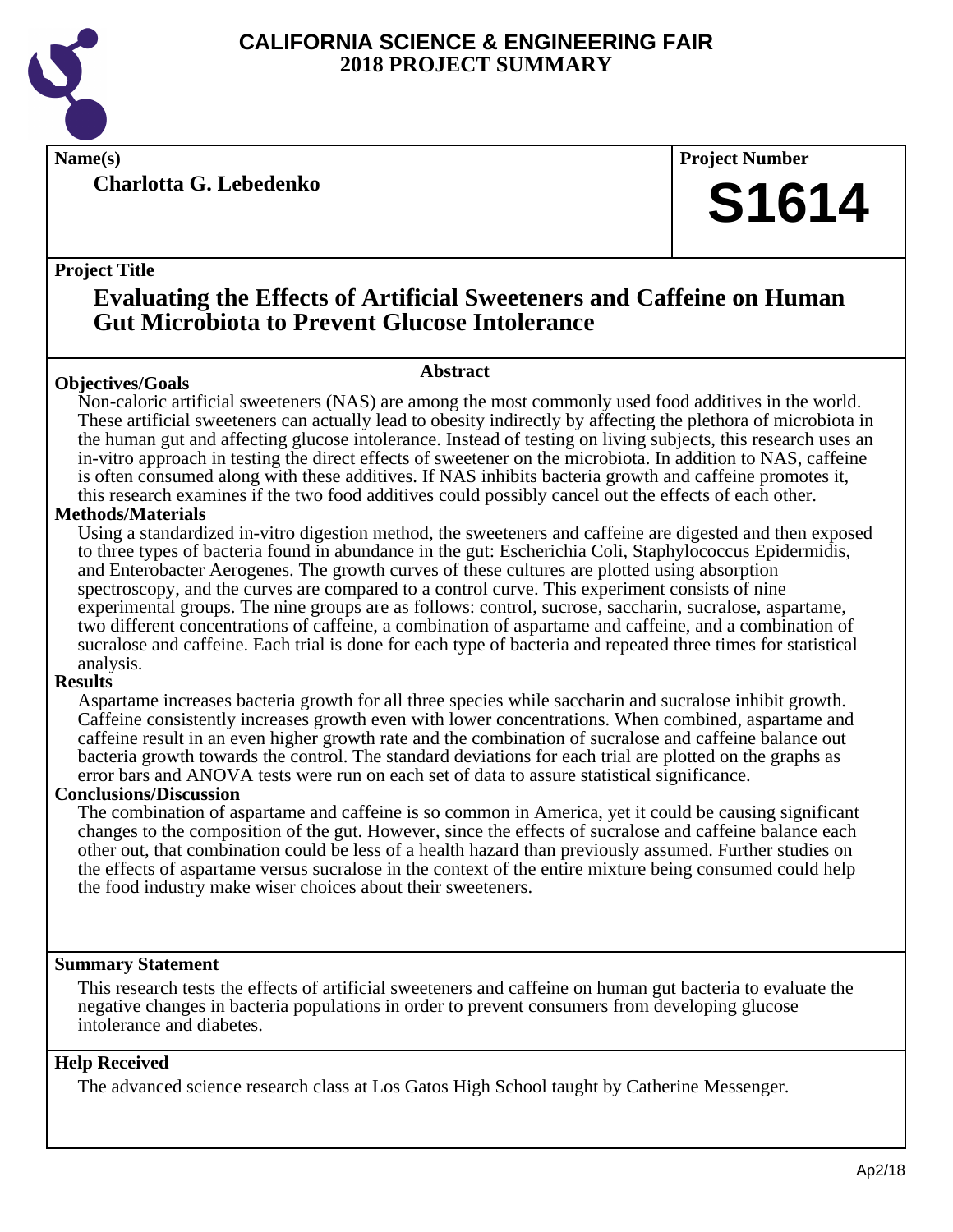

**Christina Ngo; Nikki Nguyen; Christina Tran**

**Name(s) Project Number**

# **S1615**

#### **Project Title**

# **Investigating the Effect of Makeup Primer Bases on the Growth of Staphylococcus epidermidis and Escherichia coli**

#### **Abstract**

**Objectives/Goals** The objective of this study is to determine which makeup primer base (oil, silicone and water) will cause an increased growth rate in bacteria (S.epidermidis and E.coli).

#### **Methods/Materials**

A single bacterial colony of S. epidermidis/E.coli was picked and placed into 2 separate test tubes containing LB broth. A 3rd tube was used as the control, containing only 2 mL of broth. The test tubes were incubated for an hour at 37 C. While the tubes were incubating, 6 different makeup primers were each spread onto 3 plates each. Distilled water was spread onto 3 plates and used as another control group. When the tubes finished incubating, the bacteria (S. epidermidis/E.coli) and control culture were spread onto 7 separate plates. Each culture was spread onto a different makeup primer/control plate once, The plates were incubated for 48 hours. After 48 hours, our data was quantified by counting colonies. The experiment was repeated 2 more times, for a total of 3 biological replicates and 63 plates.

#### **Results**

All the primers except for the Benefit Cosmetics (silicone-based) primer had approximately increased the S. epidermidis bacterial colony growth by 1,200-4,000 when compared to the control culture. All of the primers increased the amount of E. coli bacterial colony growth by approximately 200 colonies when compared to the control culture. The Physician's Formula primer (oil-based) grew the most colonies compared to other primers when cultured with both, S.epidermidis and E.coli. The primer grew 4,000 more colonies than the S.epidermidis control culture and 300 more colonies than the E.coli control culture.

#### **Conclusions/Discussion**

After identifying that the oil-based primers grew the most colonies of S. epidermidis and E. coli, our hypothesis was supported because it meant the oil-based primers produced more bacterial colonies than the water and oil based primers. We concluded that oil, whether it is found naturally on our face or derived from a plant, is a factor in bacterial growth because opportunistic bacteria like S.epidermidis and E.coli like to grow within oily conditions in order to easily cause inflammation/infection in our skin. Inflammation/infection in our skin occurs due to the overproduction of oil, so opportunistic bacteria like S.epidermidis and E.coli like to grow within these oily conditions.

#### **Summary Statement**

Our project was finding out which makeup primer base (oil, water and silicone) would produce the most bacterial growth when cultured with S.epidermidis and E.coli.

#### **Help Received**

We were mentored by a Stanford graduate student (Auora) that helped us turn our ideas into a testable research question.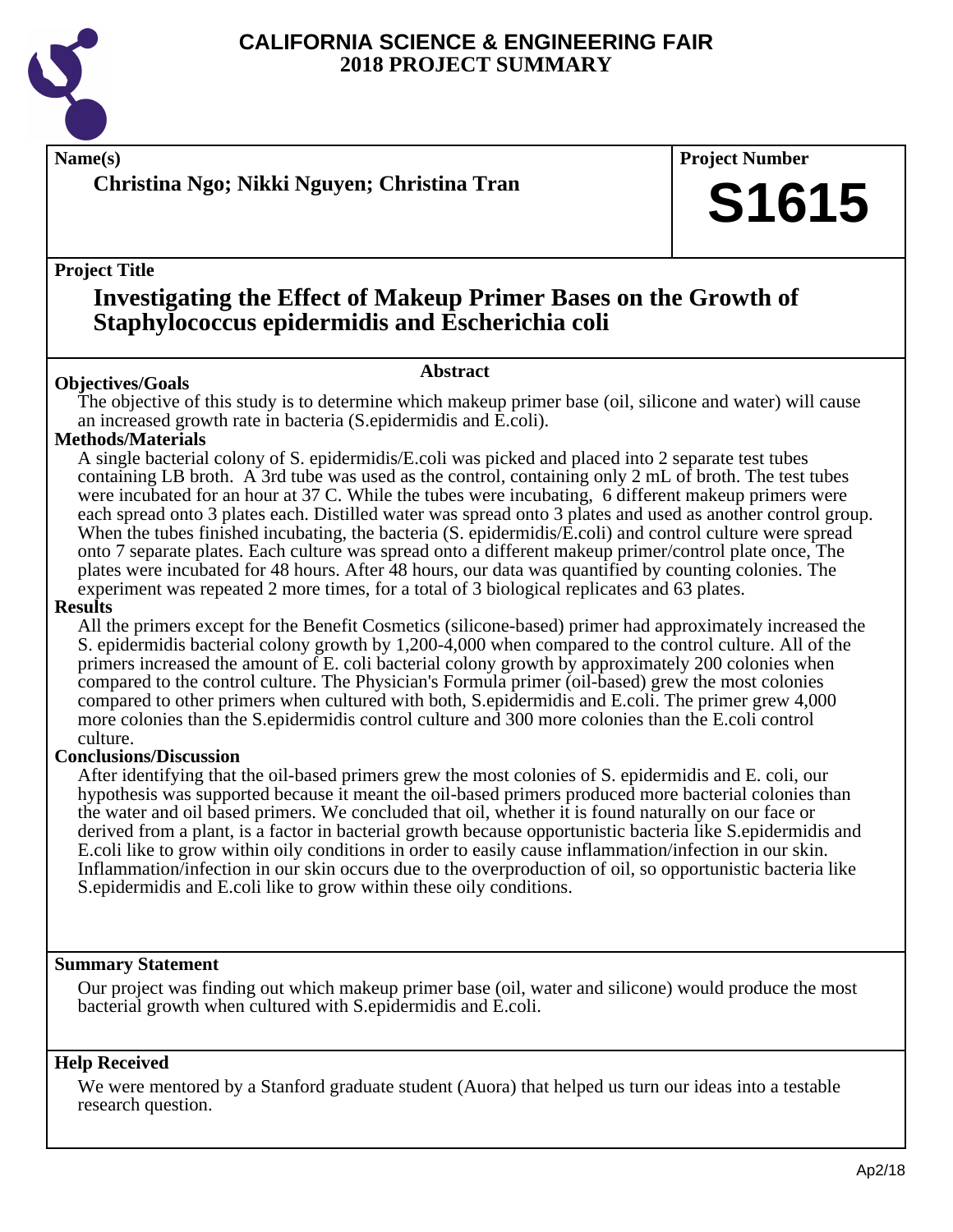

**Angelynn H. Nguyen**

**Name(s) Project Number**

# **S1616**

#### **Project Title**

## **Determining if the Acidity of the Growth Medium Affects Candida albicans' Biofilm's Mechanism**

#### **Abstract**

**Objectives/Goals** Candida albicans have been recognized as the most prevalent fungal species in humans. When C. albicans form a biofilm they become resistant to typical antifungal treatments. This project is an exploration as to which concentration of antifungals, can effectively target and eliminate C. albicans in suspension and with a biofilm in an environment of pH 6 and pH 5.

#### **Methods/Materials**

During the suspension experiment, different concentrations of Amphotericin B and Clotrimazole were added to a solution of C. albicans and YPD media, with HCl acid added to four groups. One group was the negative control. The test tubes were placed on a shaker. Then the absorbance level of the fungus solution was determined. During the biofilm experiments, silicon were weighed then placed in a well dish. Next, C. albicans and YPD was added to the well dishes and treated with the conditions from part one. The well dishes were placed on a shaker, then the YPD media was extracted. The silicon was weighed again to determine the mass of the fungus. The absorbance level and the fungus weight was converted to number of C. albicans cells. The experiments were repeated five times to reduce random errors.

#### **Results**

After experimentation, it was determined that the fungus cells with the presence of a biofilm had a significantly larger amount of C. albicans cells in comparison to the fungus in suspension. Both tests show that for the 2 µL Clotrimazole condition, the environment of pH 6 was more effective, while the acidic environment was for the 20  $\mu$ L condition. As for the Amphotericin B, at 2  $\mu$ L, the acidic environment was more effective, while the antifungal at 20  $\mu$ L was more effective in the environment of pH 6.

#### **Conclusions/Discussion**

The data indicates that Clotrimazole does not stimulate the ERG11 gene as expected, hence the antifungal would eliminate the cells. Amphotericin B more efficiently killed the C. albicans cells in decreased concentrations, which is possibly due to HCl degrading the cell's biofilm. Ultimately, Clotrimazole is more effective than Amphotericin B, therefore it is recommended to use Clotrimazole in the concentration of 2 µL or apply acid (vinegar) before adding the antifungal. This research could transform the field of science by providing a more efficient way of eliminating fungus, which would benefit many patients that suffer from fungus infections.

#### **Summary Statement**

This research tested how antimicrobials, specifically Amphotericin B and Clotrimazole, target Candida albicans in suspension and with the presence of a biofilm, in environments of pH 5 and pH 6.

#### **Help Received**

My mentor helped by supplying materials for the experiment and reviewing my conclusions.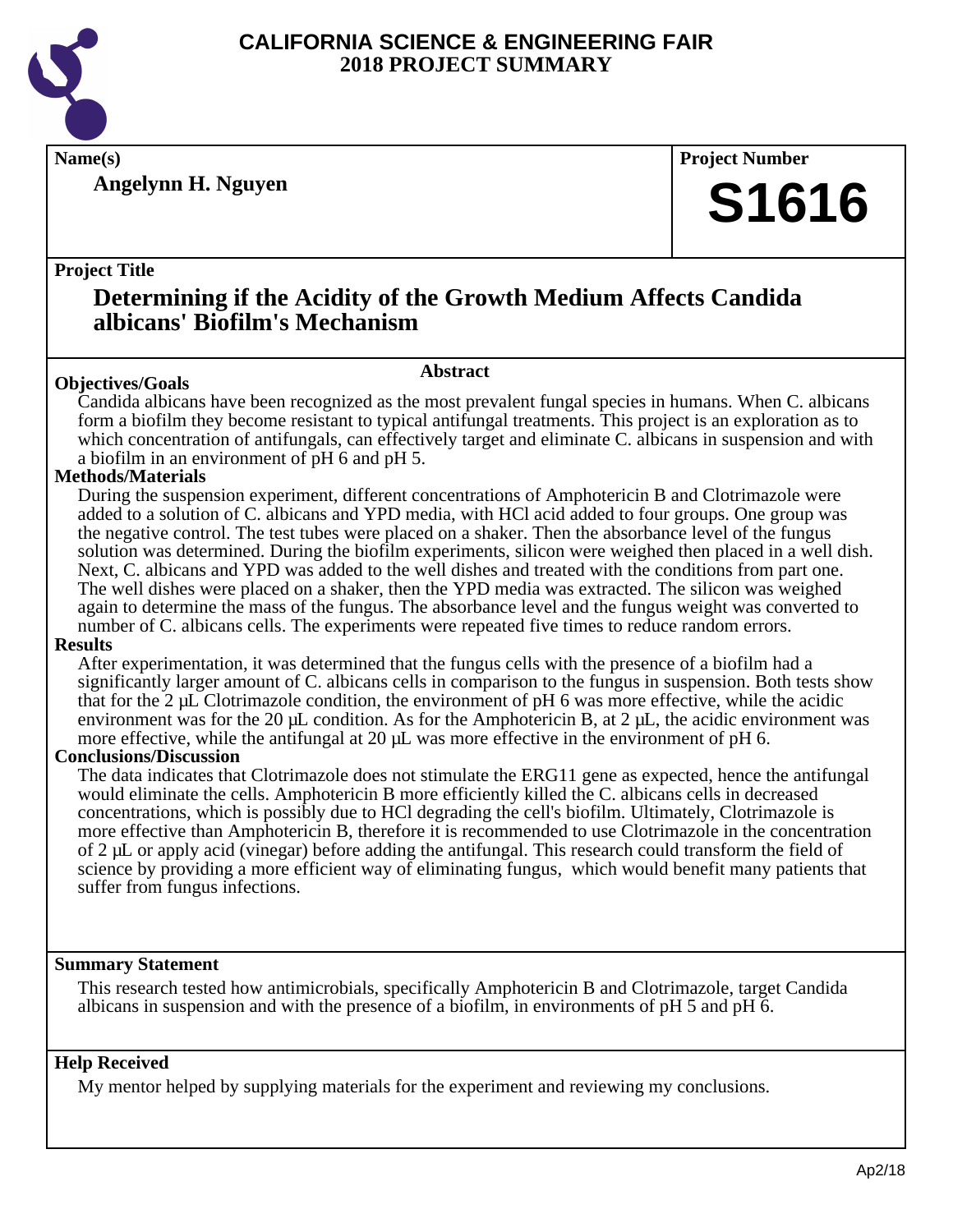

### **Lekha Pillarisetti**

**Name(s) Project Number**

# **S1617**

#### **Project Title**

### **Assessment of Effects of Nutrient Runoff Levels and Temperature on Accelerated Algal Growth and Eutrophication**

### **Abstract**

**Objectives/Goals** Algal blooms cause major environmental damage. The bloom zones have increased rapidly in recent years. Total number of dead zones in the world went from 4 in 1910 to 400 in 2008 (last 100 in 20 years). They now cover 95,000 sq. miles of the water in world. Each of these zones is increasing in area - Gulf of Mexico dead zone, largest in the world, increased from 5000 sq. miles to 8000 sq. miles in 2 years and soon predicted to be 10,000 sq. miles. While factors that contribute to these blooms are known, cause of the accelerated growth is not fully known. My objective is to evaluate relative impact of different factors on algal growth to identify the factor(s) that are contributing to this accelerated algal growth.

#### **Methods/Materials**

4 different water bodies (lake and marine) were sampled for surface water using phytoplankton net. Samples were subject to different nutrient runoff levels simulated using 15.5% Nitrogen solution of H4CaN2O3 and 52% Phosphorous solution of KH2PO4 in a simulated environment. The samples were also subjected to different temperatures (20  $\&$  22 deg C). Some samples were then treated with Alum to evaluate reduction in effect of nutrient runoffs. Algal growth was measured in all 144 samples using Colony Forming Unit (CFU) count, Surface Area and Biomass using optical density. A 1000x microscope was used to measure the algal cell sizes.

#### **Results**

Algal growth increased by 36%-107% at different runoffs and 44% with just temperature increase (2 deg C warmer). However, when there is both runoff and temperature increase the algal growth (as measured in CFU count) accelerated to 241% and 302% increase. This trend was seen in measures like surface area and biomass and also in water from all locations. When Alum was added to the water, the increase in growth was 120% and at higher Alum it was actually lower by 39%.

#### **Conclusions/Discussion**

Nutrient runoffs and temperature increase algal growth. But combined effect of these two factors is the key factor in the accelerated growth. Temperature change acts as a powerful stimulant and increases the nutrient effect on algae and phytoplankton growth by 3x. Reducing warming effect alone can greatly reduce algal growth even with runoffs. Also reversing the effect of nutrient runoff is possible through treatments. However, this study does not evaluate the impact of the additives on the marine life. This needs to be studied and evaluated in a follow up study.

#### **Summary Statement**

In a water body with nutrient runoffs, I showed that a temperature increase of 2 deg C acts as a catalyst that increases algal growth by 3 times.

#### **Help Received**

Ms.Amulya, Principal Microbiologist and Ms.Basu, biology teacher gave professional guidance on incubation techniques. Mr.Pillarisetti, parent, gave overall guidance and drove me to all locations. I did the sampling, experiments and analysis by myself.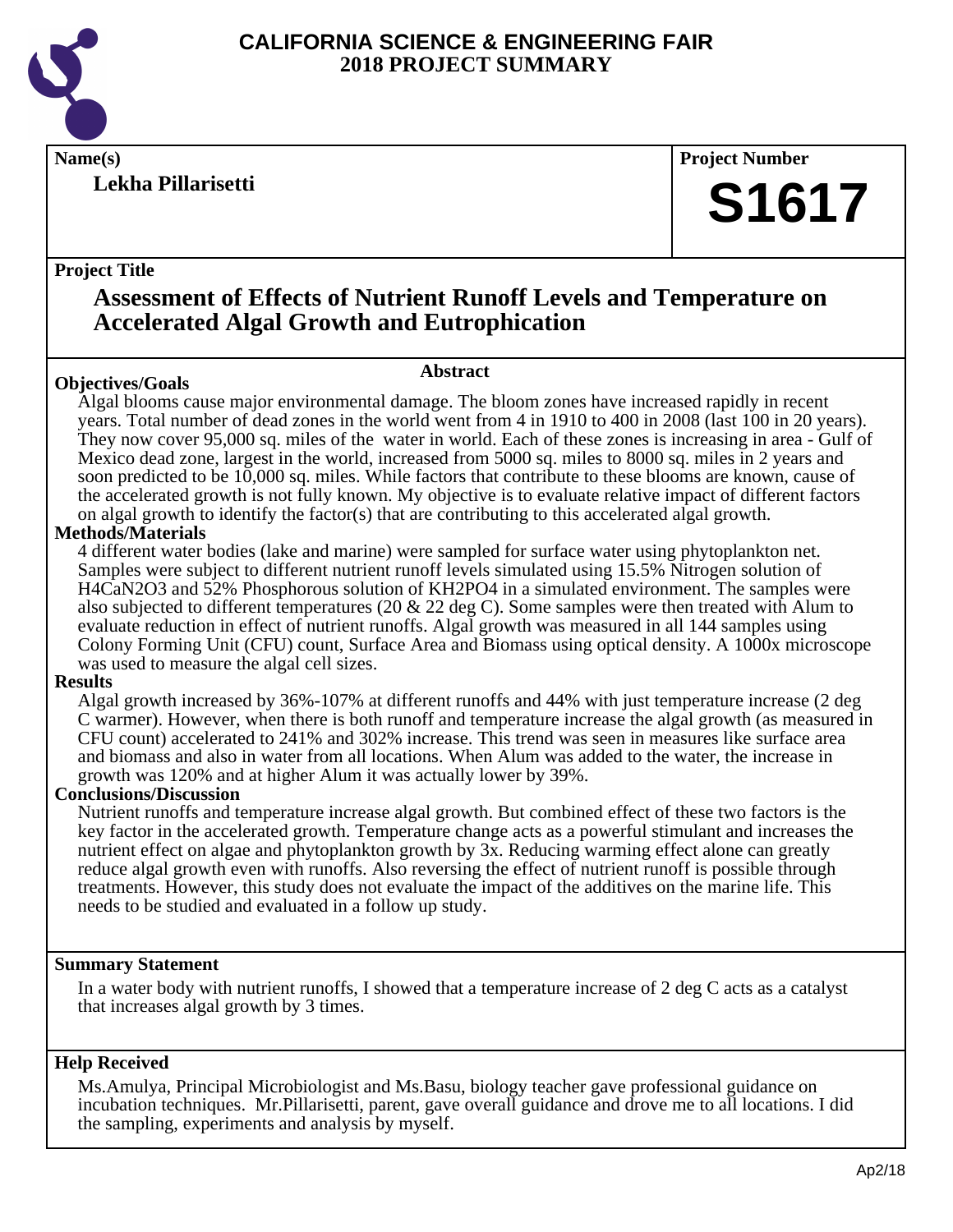

**Kate L. Popky**

**Name(s) Project Number**

# **S1618**

#### **Project Title**

### **The Effects of Temperature on the Responsiveness of Escherichia coli to Ampicillin**

**Abstract**

#### **Objectives/Goals**

The study will be conducted to evaluate how temperature affects E. Coli responsiveness to ampicillin. The key variable of this experiment is the temperature of the environment in which the E. Coli is incubated. Using the Bauer-Kirby Disk Susceptibility Test, the study results will suggest whether treating fever in the setting of a bacterial infection is helpful or harmful.

#### **Methods/Materials**

Four incubators were set to their assigned temperatures and E. coli was grown in petri dishes in the presence of ampicillin disks. A second round of incubation was then performed that followed the same procedures, using the surviving E. coli from each incubator.

#### **Results**

After the first round of incubation, the 37ºC petri dishes had an average zone of inhibition of 25mm, the 38ºC petri dishes had an average zone of 24.7mm, the 39ºC petri dishes had an average zone of 23mm, and the varied temperature (37-39ºC) petri dishes had an average zone of 23.3mm.

After the second round of incubation, the 37ºC petri dishes had an average zone of inhibition of 24mm, the 38ºC petri dishes had an average zone of 23.7mm, the 39ºC petri dishes had an average zone of 22.7mm, and the varied temperature (37-39ºC) petri dishes had an average zone of 23.3mm.

#### **Conclusions/Discussion**

The results do not support the original hypothesis that using ampicillin to treat E. Coli at the average human body temperature (37ºC) will allow for the least E. Coli growth, compared to E. Coli incubated at higher temperatures. Although the antibiotic was less effective in the presence of higher temperatures, its effectiveness did not decline in the second round of incubation as much as in the 37ºC environment. In the varied temperature environment, designed to simulate the varying body temperature of a person with fever, the E. coli's level of responsiveness to ampicillin remained the same over the two stages of incubation. At higher temperatures, the E. coli was less responsive to ampicillin than in the incubators with lower temperatures. However, the responsiveness remained more constant at these higher temperatures. The environment that had the least decline in responsiveness between the two stages was in the incubator with a varied temperature.

#### **Summary Statement**

Through measuring the zones of inhibition of petri dishes of E. coli placed under different temperatures, I found that having a fever could be beneficial in the presence of an E. coli infection.

#### **Help Received**

My biology teacher, Mrs. Kiest, helped to review my writing, and my dad helped me with placing E. coli onto petri dishes.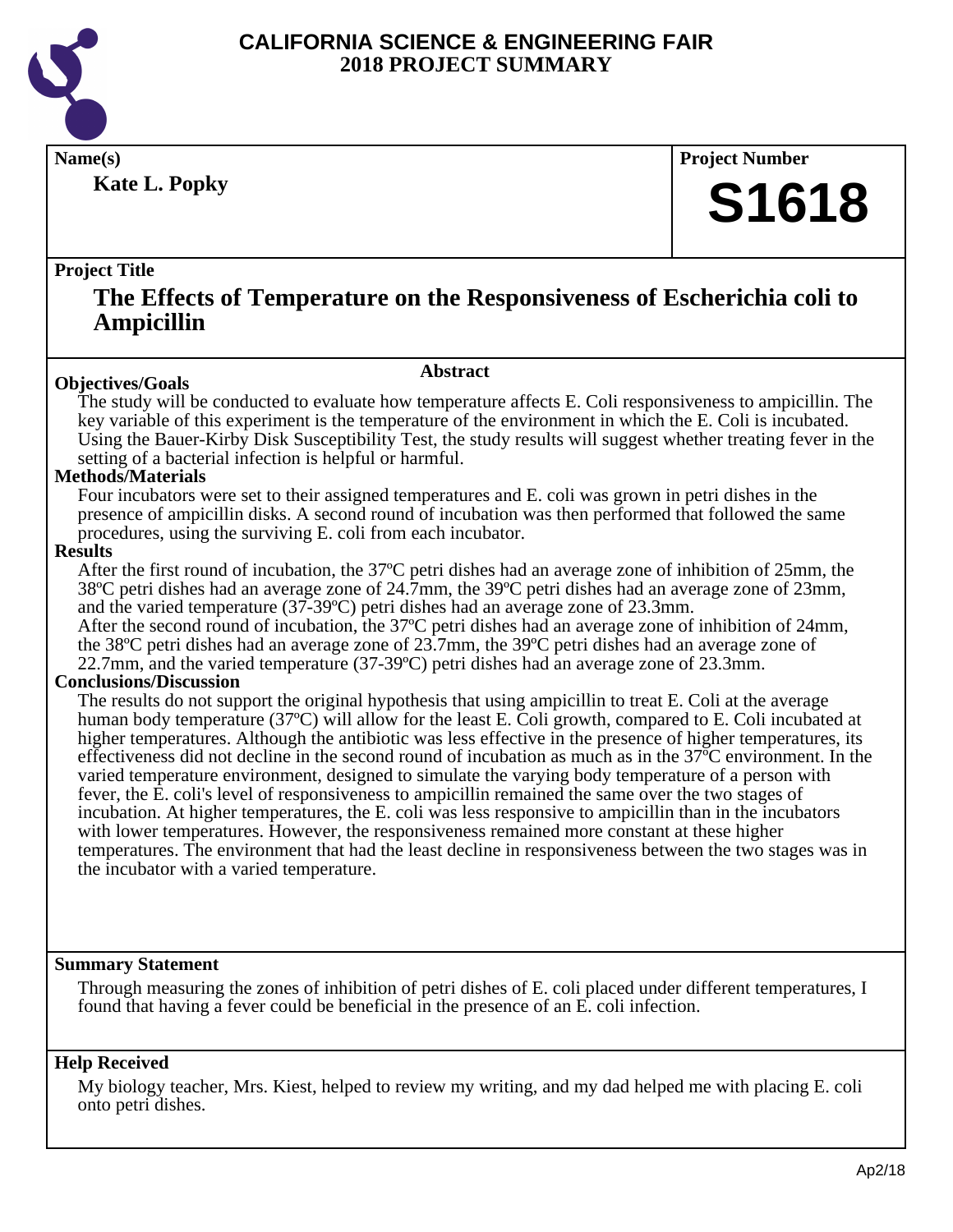

**Name(s) Project Number**

**Yolanda A. Shen**

# **S1619**

#### **Project Title**

# **Using Penium margaritaceum to Investigate Cytokinesis Conservation**

**Abstract**

#### **Objectives/Goals**

I chemically inhibited the cytokinesis of algae to characterize both the growth and the cell wall components of the algae.

#### **Methods/Materials**

Applied Endosidin 7 (chemical) to P. margaritaceum, then utilized monoclonal antibody JIM5 and secondary antibody Alexafluor 488 to label. Observed under confocal microscope and compared to Dimethyl sulfoxide (DMSO; control)-treated algae. Repeated process with secondary antibody TRITC.

#### **Results**

The pectin labeled by JIM5 allowed for the visualization of the isthmus zone of the algae. The isthmus zone of the ES7 treated algae was greater than that of the DMSO by 150%. JIM5 pectin specks were still found in the isthmus zone, where there should be no immunofluorescence. This experiment resulted in no correlation with algae growth and chemical treatment, despite the quantification that the DMSO treated algae grew more than the experimental group by 47%.

#### **Conclusions/Discussion**

ES7 inhibits P. margaritaceum cytokinesis, as the elongated isthmus is due to the cells' bilateral expansion before attempting to divide. The immunofluorescence in the isthmus may indicate the algae's attempt to restabilize the forming cell plate to counter ES7's effects. Cell elongation cannot be correlated to treatment due to slightly de-synchronized cell division cycles of the algae. This experiment will contribute to further understanding of the evolution of the cell wall (ES7 used in complex land plants before) as well as the development of more efficient biofuel.

#### **Summary Statement**

I chemically inhibited the cytokinesis of algae to characterize both the growth and the cell wall components of the algae.

#### **Help Received**

I performed my experiment in the Drakakaki Lab at UC Davis under the guidance of graduate student Destiny Davis.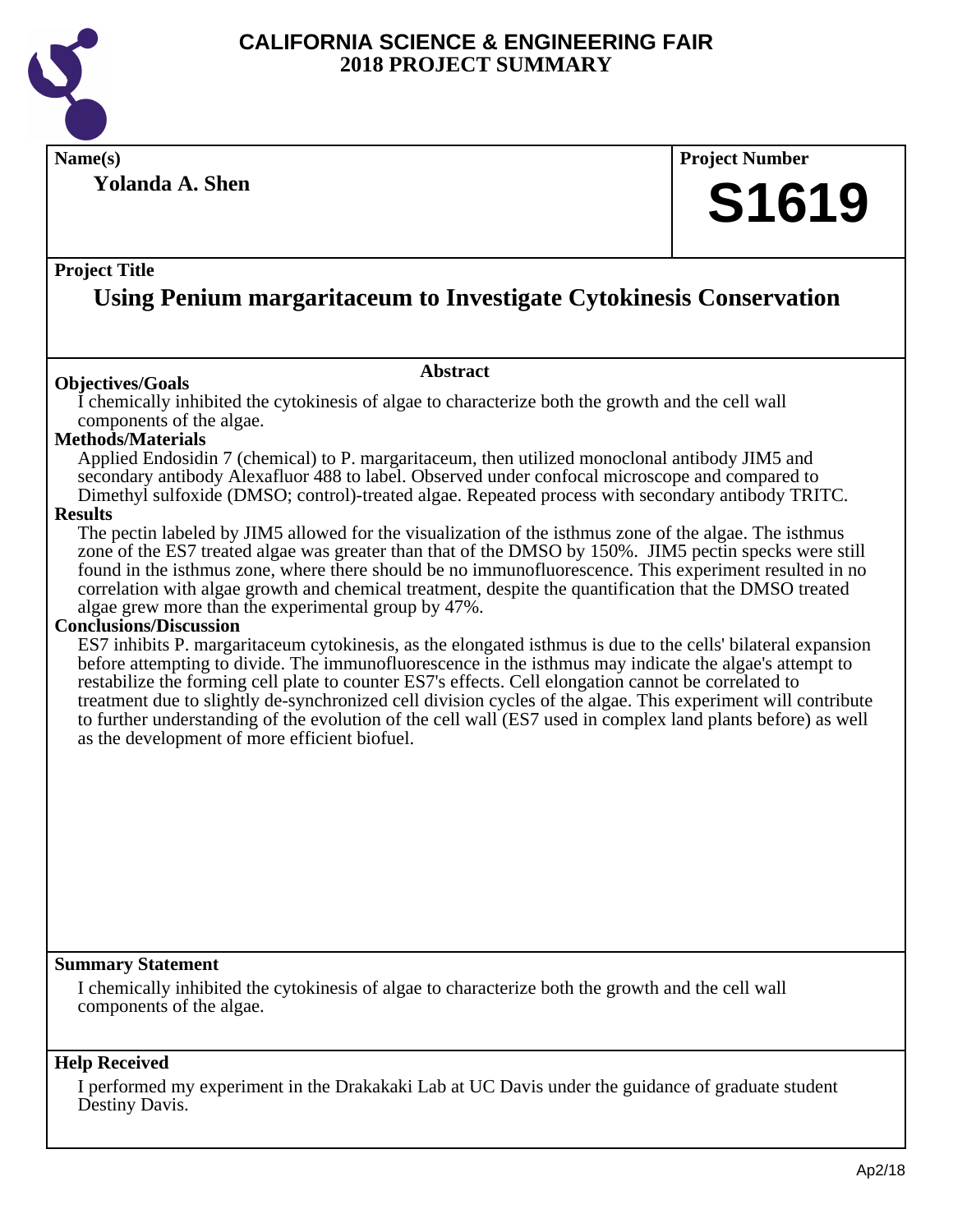

**Eric T. Vuong**

**Name(s) Project Number**

# **S1620**

#### **Project Title**

### **Assessing the Efficacy of Phytochemical Therapy for Biofilm Inhibition in vitro**

**Abstract**

#### **Objectives/Goals**

Biofilms infecting orthopedic implants, catheters, and pacemakers pose a significant healthcare risk due to their resistance to antibiotics and phagocytosis. Every year, 1.7 million Americans acquire biofilm-related infections, and 100,000 die as a result. Currently, promising preventative measures include quorum sensing disruption and metal-coated implants. However, these measures may be hazardous to patients. Impregnating medical implants with non-toxic phytochemicals may be a viable solution for inhibiting or preventing biofilm formation following insertion. The objective of this project is to determine the efficacy of salicylic acid, methyl salicylate, thymol, and silver nitrate for inhibition of Staphylococcus epidermidis and Escherichia coli biofilms, which develop postoperatively at surgical sites.

#### **Methods/Materials**

Biofilms were grown in a 24-well microtiter plate. A crystal violet assay was used to determine the % biofilm inhibition of each chemical when 10, 25, 50, and 100 microliters were added. Silver nitrate was tested to compare the effectiveness of silver-coated implants with the phytochemicals. 3 trials were conducted for both species.

#### **Results**

In both species, thymol was the most effective phytochemical for inhibiting biofilm formation at higher concentrations, while methyl salicylate was more effective at lower concentrations. At all concentrations, silver nitrate inhibited the most growth. When 100 microliters of each respective chemical were added to the S. epidermidis wells, silver nitrate inhibited 84.9% biofilm growth, methyl salicylate inhibited 70.2%, thymol inhibited 75.7%, and salicylic acid inhibited 45%.

#### **Conclusions/Discussion**

The results indicate that methyl salicylate and thymol are effective in preventing biofilm growth when compared to silver nitrate. Although silver nitrate inhibited the most growth, its use is impractical due to the potential toxicity of elemental silver. Thus, phytochemical-impregnated implants are a viable alternative to silver-coated implants, which may be toxic to patients.

#### **Summary Statement**

The effects of salicylic acid, methyl salicylate, and thymol on biofilm formation were evaluated in comparison with silver nitrate to identify a solution for preventing postoperative biofilm growth.

#### **Help Received**

Clinical lab scientist Kimmie Long allowed me to conduct the experiment at the Antelope Valley Hospital laboratory. However, I designed and conducted the experiment independently. Only the incubator was used at the lab. My chemistry teacher lent me the LabQuest, temperature probe, and colorimeter.